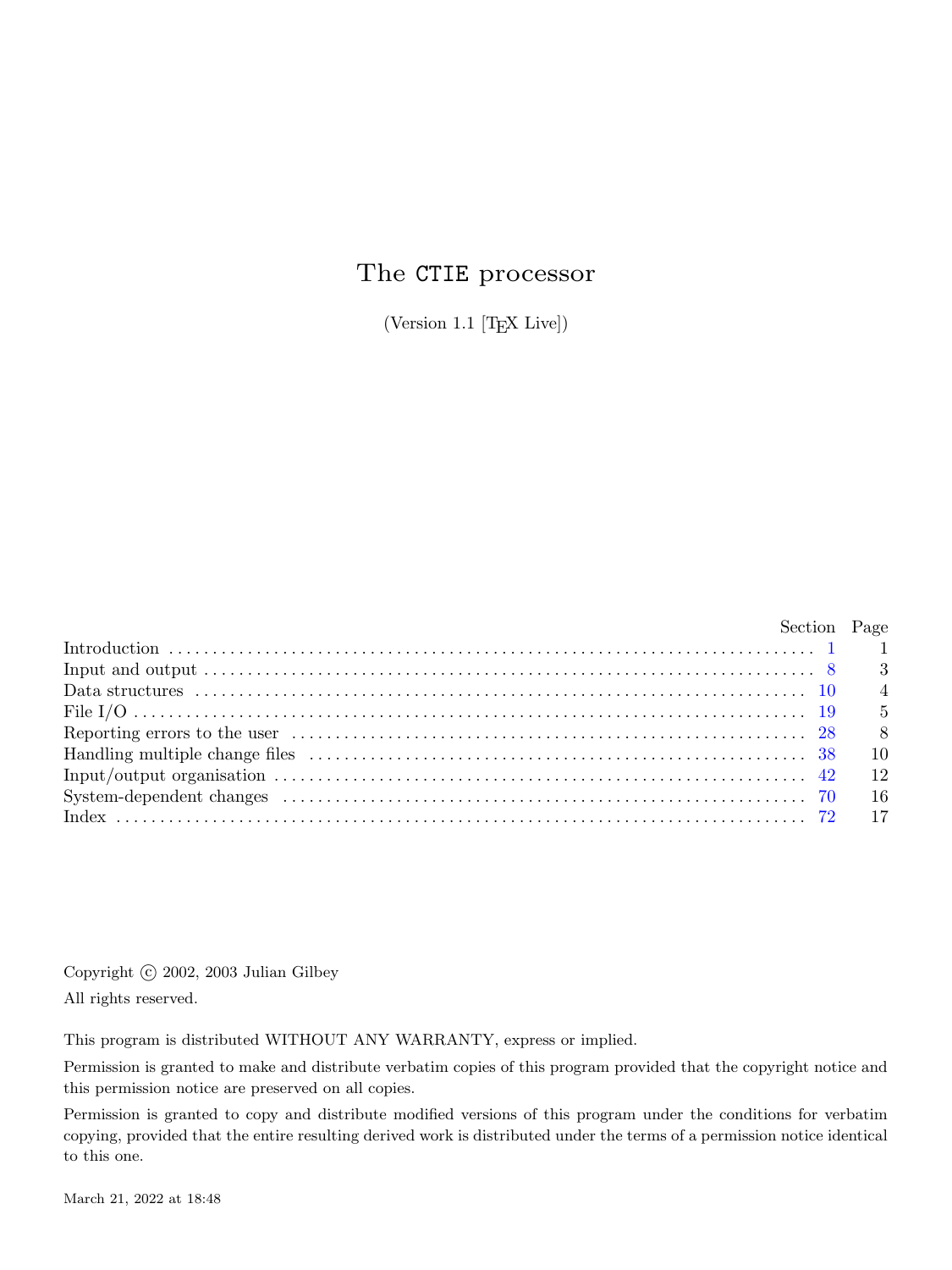<span id="page-1-0"></span>*§*1 The CTIE processor INTRODUCTION 1

**1\*. Introduction.** Whenever a programmer wants to change a given WEB or CWEB program (referred to as a WEB program throughout this program) because of system dependencies, she or he will create a new change file. In addition there may be a second change file to modify system independent modules of the program. But the WEB file cannot be tangled and weaved with more than one change file simultaneously. The TIE program was designed to merge a WEB file and several change files producing a new WEB file, and since the input files are tied together, the program was called TIE. Furthermore, the program could be used to merge several change files giving a new single change file. This method seems to be more important because it doesn't modify the original source file.

However, the introduction of CWEB has meant that TIE is not quite able to perform its task correctly any longer: CWEB introduced the idea of include files, which are input into CWEB files using the  $Q$  command, and TIE is unable to handle such constructs if the change files modify lines included in those files. The present program, CTIE, is designed to overcome this lack. Like TIE, upon which it is based, it can either output a single master WEB file or a master change file. However, in both cases, any include commands will be totally expanded and the files included in the output rather than the @i commands being left; this makes this code feasible, which it would not necessarily be otherwise. Other than this difference, CTIE should function identically to TIE on files which do not involve any CWEB include commands.

The algorithm used is essentially the same as that of TIE, with modifications to check for and handle @i commands. Thus, as with TIE, the method used only needs one buffer line for each input file. Thus the storage requirement of CTIE does not depend on the sizes of the input files but only on their number.

The program is written in C and has few system dependencies.

The "banner line" defined here should be changed whenever CTIE is modified. We also keep the version number here separately for ease; it is used below.

```
#define version number "1.1"
#define banner "This␣is␣CTIE,␣Version␣1.1"
#define copyright "Copyright␣2002,2003␣Julian␣Gilbey."
           "␣␣All␣rights␣reserved.␣␣There␣is␣no␣warranty.\n"
           "Run␣with␣the␣−−version␣option␣for␣other␣important␣information."
```
**3\*.** And this is the structure of the *main* function: this is where CTIE starts, and where it ends.

```
⟨ The main function 3* ⟩ ≡
 int main(int argc, string ∗argv )
 {
    ⟨ Set up PROGNAME feature and initialise the search path mechanism 71* ⟩
    ⟨Initialise parameters 17 ⟩
     ⟨ Scan the parameters 61 ⟩
     ⟨Print the banners 60* ⟩
     ⟨ Get the master file started 40* ⟩
     ⟨Prepare the change files 41* ⟩
     ⟨Prepare the output file 38* ⟩
     ⟨Process the input 57 ⟩
    ⟨ Check that all changes have been read 58 ⟩
    exit(wrap\_up());}
```
This code is used in section 2.

**4\*.** We include the additional types **boolean** and **string**. CTIE replaces the complex TIE character set handling (based on that of the original WEB system) with the standard CWEB behaviour, and so uses the **char** type for input and output.

The kpathsea library (version 3.4.5 and higher) defines the **boolean** (with the values *true* and *false* ) and **string** (and **const\_string**) types in  $\langle$ kpathsea/simpletypes.h>, so we do not actually need to define them here.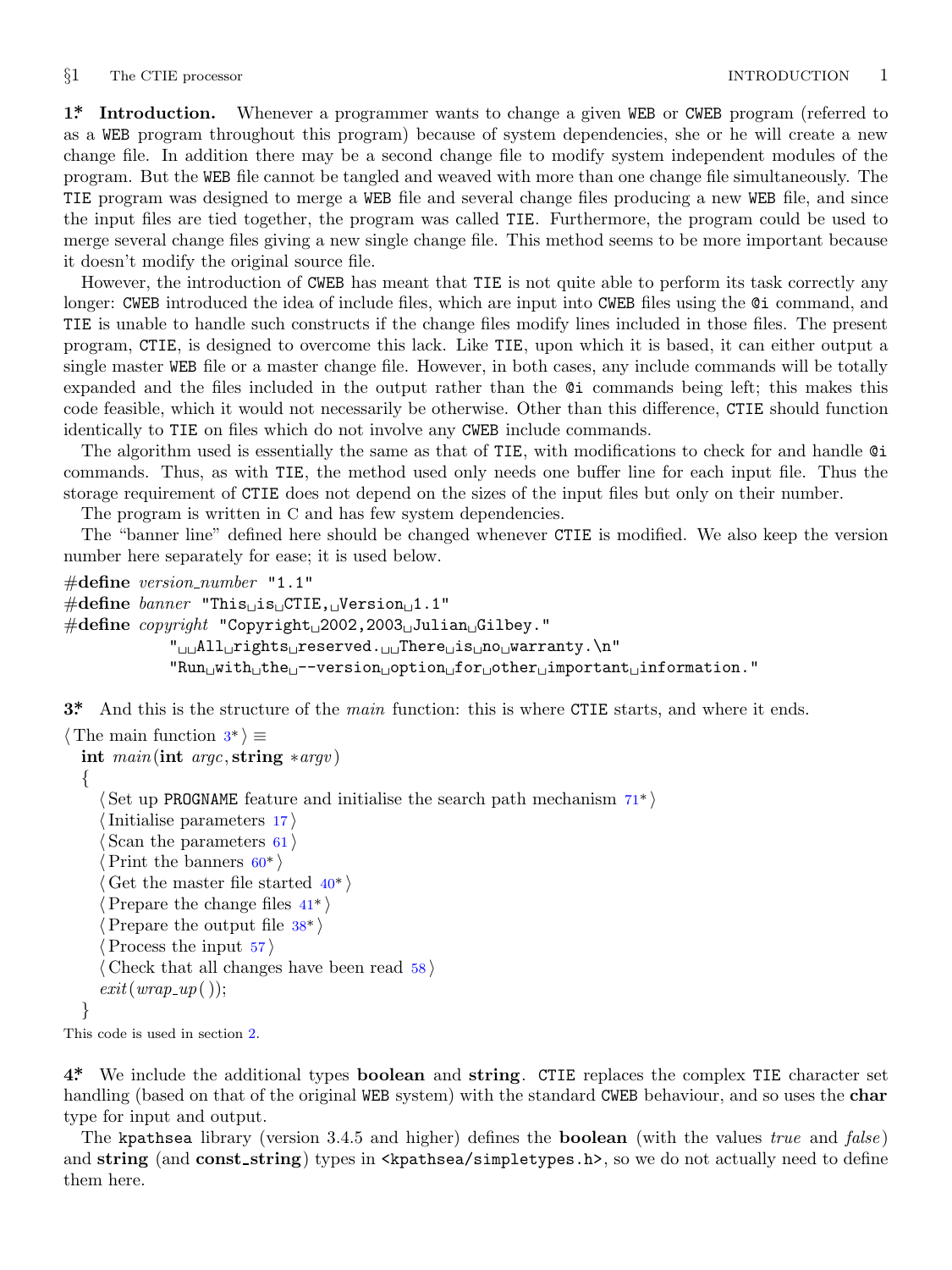<span id="page-2-0"></span>**5\*.** We don't need to predeclare any string handling functions here, as the kpathsea headers do the right thing by including <string.h> behind the scenes.

**6\*.** The following parameters should be sufficient for most applications of CTIE.

#**define** *buf size* 1024 *▷* maximum length of one input line *◁* #**define** *max file index* 32 *▷* we don't think that anyone needs more than 32 change files *◁* #**define** *xisupper* (*c*) (*isupper* ((**unsigned char**) *c*) *∧* ((**unsigned char**) *c < ◦200* ))

**7\*.** We introduce a history variable that allows us to set a return code if the operating system can use it. First we introduce the coded values for the history. This variable must be initialised. (We do this even if the value give[n m](#page-4-0)ay be the [de](#page-10-0)fault [for](#page-14-0) variables, just to document the need for the initial value.)

```
⟨ Global variables 7* ⟩ ≡
  typedef enum {
     spotless , troublesome , fatal
  } return code;
  static return_code history \leftarrow spots;See also sections 15*, 16, 18, 22, 39*, and 66*.
This code is used in section 2.
```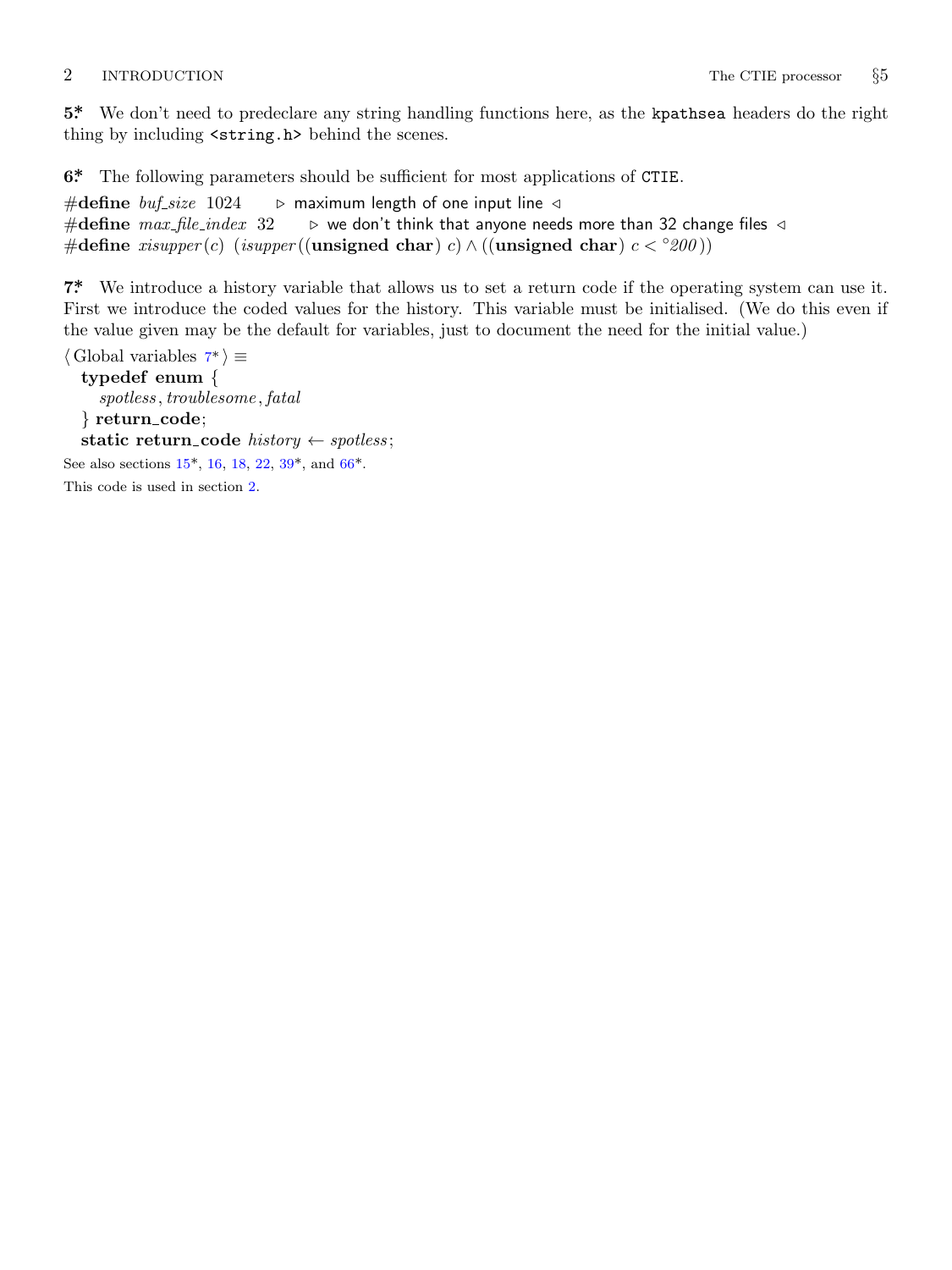<span id="page-3-0"></span>

**8\*. Input and output.** Standard output for the user is done by writing on *stdout*. Error messages are written to *stderr* . Terminal input is not needed in this version of CTIE. *stdin*, *stdout* and *stderr* are predefined as we include the <stdio.h> definitions through the kpathsea interface.

*⟨* Global **#include**s 8\* *⟩ ≡* #**include** <kpathsea/kpathsea.h> #**include** <w2c/config.h> #**include** <lib/lib.h> This code is used in section 2.

**9\*.** And we need dynamic memory allocation. This should cause no trouble in any C program. The kpathsea include files handle the definition of *malloc*, too.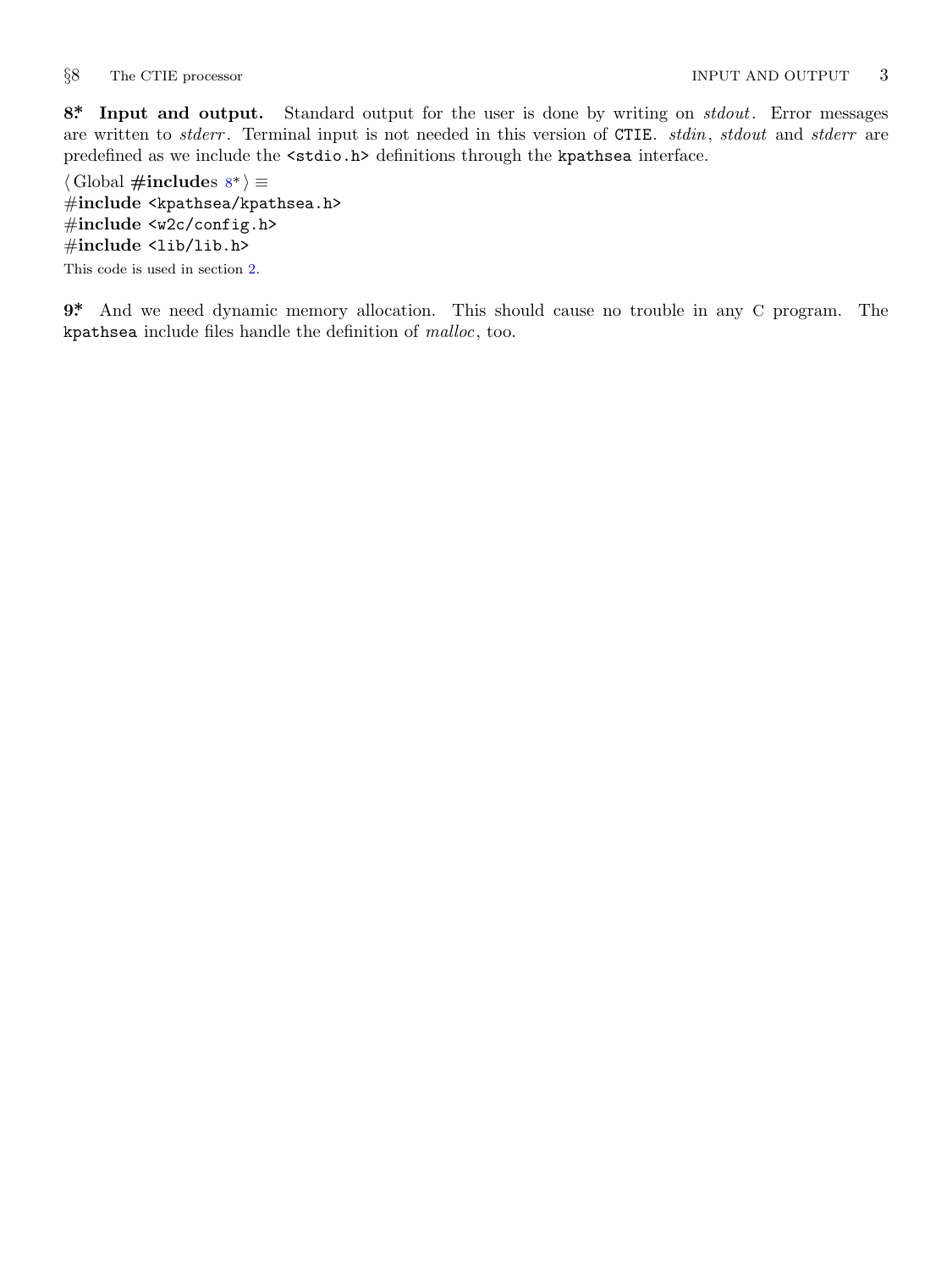### <span id="page-4-0"></span>4 DATA STRUCTURES The CTIE processor *§*10

**10\*. Data structures.** The multiple primary input files (master file and change files) are treated the same way. To organise the simultaneous usage of several input files, we introduce the data type **in file modes**.

The mode *search* indicates that CTIE searches for a match of the input line with any line of an input file in *reading* mode. *test* is used whenever a match is found and it has to be tested if the next input lines do match also. *reading* describes that the lines can be read without any check for matching other lines. *ignore* denotes that the file cannot be used. This may happen because an error has been detected or because the end of the file has been found.

**file types** is used to describe whether a file is a master file or a change file. The value *unknown* is added to this type to set an initial mode for the output file. This enables us to check whether any option was used to select the kind of output. (This would even be necessary if we would assume a default action for missing options.)

```
⟨ Global types 10* ⟩ ≡
  typedef enum {
    search , test, reading , ignore
  } in file modes;
  typedef enum {
    unknown, master , chf
  } file types;
See also sections 11*, 12, 13, and 14.
This code is used in section 2.
```
**11\*.** A variable of type **out md type** will tell us in what state the output change file is during processing. *normal* will be the state, when we did not yet start a change, *pre* will be set when we write the lines to be changes and *post* will indicate that the replacement lines are written.

```
⟨ Global types 10* ⟩ +≡
 typedef enum {
    normal , pre , post
 } out md type;
```
**15\*.** Every one o[f](#page-2-0) the primary input files might include another file using the @i include mechanism. In turn, each of these might include other files, and so on. We allow a limited number of these files to be opened simultaneously, and we store information about the currently open include files as a linked list attached to each primary file.

#**define** *max include files* 20 *▷* maximum number of include files open simultaneously *◁* #**define** *max file name length* 1024

*⟨* Global variables 7\* *⟩* +*≡* **int** *total\_include\_files*  $\leftarrow$  0;  $\triangleright$  count 'em *⊲*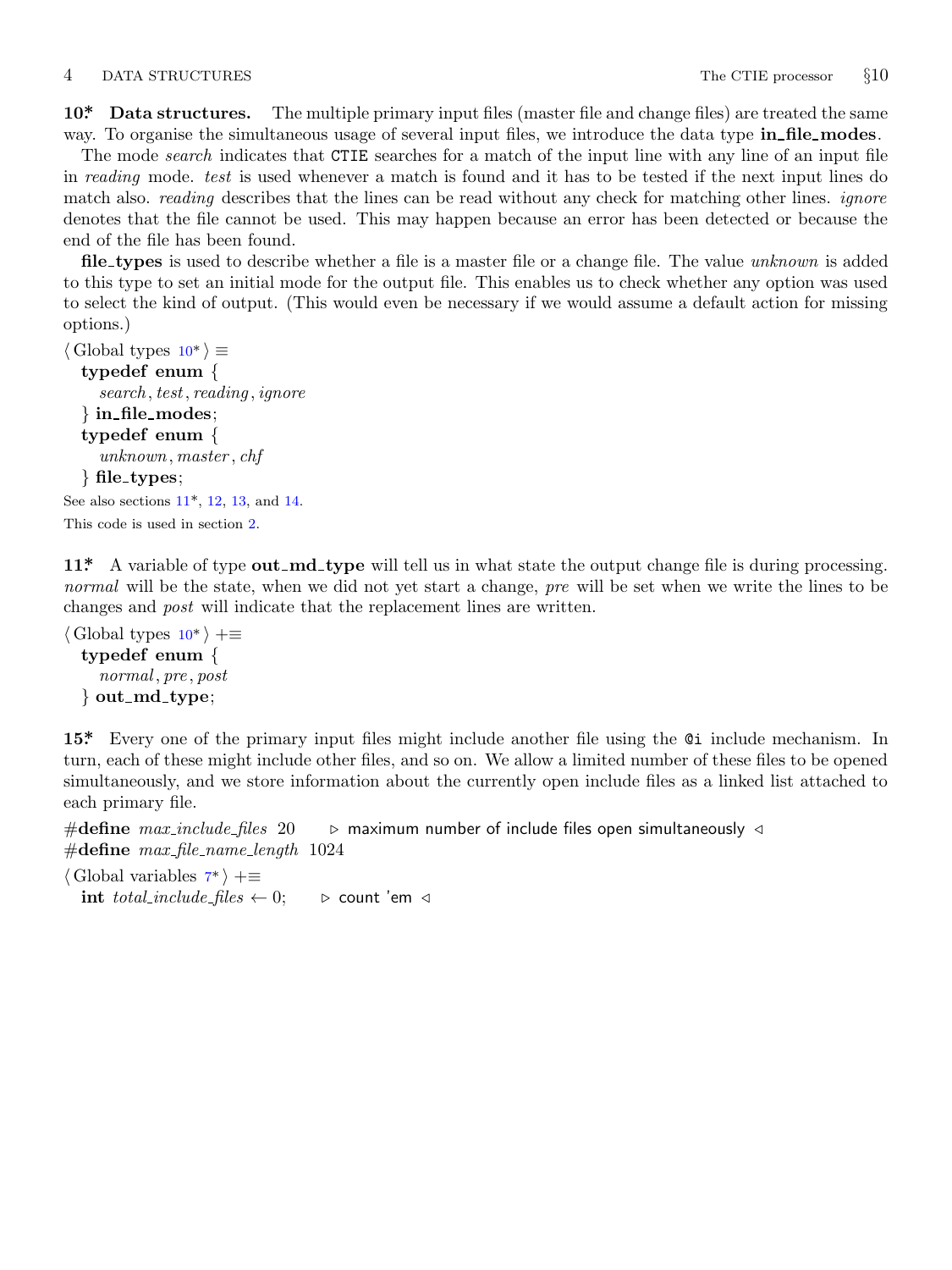<span id="page-5-0"></span>*§*19 The CTIE processor FILE I/O 5

**19\*. File I/O.** The basic function *get line* can be used to get a line from an input file. The line is stored in the *buffer* part of the descriptor. The components *limit* and *line* are updated. If the end of the file is reached *mode* is set to *ignore* . On some systems it might be useful to replace tab characters by a proper number of spaces since several editors used to create change files insert tab characters into a source file not under control of the user. So it might be a problem to create a matching change file.

We define *get line* to read a line from a file specified by the corresponding file descriptor. This function returns *true* if it is successful and *false* if the end of the file has been reached.

*⟨*Internal functions 19\* *⟩ ≡* **static boolean** *get line* (**file index** *i,* **boolean** *do includes* ) *{* **register input description**  $*inp\_desc \leftarrow input\_organization[i];$ **register FILE** *∗fp*; **if**  $(inp\_desc \rightarrow mode \equiv ignore)$  **return**  $false$ ; *restart*:  $\textbf{if} \text{ } (\textit{inp\_desc} \textit{-current\_include} \neq \Lambda) \text{ } \{ \}$  ${\bf register~include;}\ {\bf description~} * inc\_desc \leftarrow inp\_desc \neg current\_include;$  $fp \leftarrow inc\_desc\text{-}the\_file$ ;  $\langle$  Get include line into buffer or **goto** *restart* if end of file 24\* $\rangle$ *}* **else** *{*  $fp \leftarrow inp\_desc\rightarrow the\_file$  $fp \leftarrow inp\_desc\rightarrow the\_file$  $fp \leftarrow inp\_desc\rightarrow the\_file$  $fp \leftarrow inp\_desc\rightarrow the\_file$  $fp \leftarrow inp\_desc\rightarrow the\_file$  $fp \leftarrow inp\_desc\rightarrow the\_file$  $fp \leftarrow inp\_desc\rightarrow the\_file$  $fp \leftarrow inp\_desc\rightarrow the\_file$ ;  $\langle$  [Get l](#page-13-0)ine i[nto](#page-13-0) buffer, **return** *false* if end of file 20\*) *}* **if** (*do includes* ) *⟨* Check for @i in newly read line, **goto** *restart* if include fails 26 *⟩* **return** *true* ; *}* See also sections 32\*, 42\*, 43\*, 46\*, 47\*, 48\*, and 59\*. This code is used in section 2.

**20\*.** Lines must fit into the buffer completely. We read all characters sequentially until an end of line is found (but do not forget to check for EOF!). Too long input lines will be truncated. This will result in a damaged output if they occur in the replacement part of a change file, or in an incomplete check if the matching part is concerned. Tab character expansion might be done here.

```
⟨ Get line into buffer, return false if end of file 20* ⟩ ≡
   {
      register int c; ▷ the actual character read ◁
      register char ∗k; ▷ where the next character goes ◁
      if (feof (fp)) \langle Handle end of file and return 21\rangleinp\_desc\rightarrow limit \leftarrow k \leftarrow inp\_desc\rightarrowbuffer ; ▷ beginning of buffer ◁
       while (k \leq np\_desc\text{-}buffer\_end \wedge (c \leftarrow getc(fp)) \neq \texttt{EOF} \wedge c \neq \text{'\n} \wedge n'if ((*(k++) \leftarrow c) \neq \text{'}\cup \text{'} \wedge c \neq \text{'}\setminus \text{r'}) inp_desc<sup>→</sup>limit \leftarrow k;
       \textbf{if} \ (k > \text{inp\_desc}\text{-}\text{buffer\_end})if ((c ← getc(fp)) ≠ EOF \land c ≠ ' \ln') {
              \text{ungetc}(c, fp); \quad \text{inp\_desc-loc} \leftarrow \text{inp\_desc-buffer}; \quad \text{err\_print}(i, "!\text{uInput\_line\_too\_long");}}
       if (c \equiv \texttt{EOF} \land \textit{inp\_desc-limit} \equiv \textit{inp\_desc-buffer}) \langle Handle end of file and return 21\rangle⟨Increment the line number and print a progress report at certain times 23 ⟩
   }
This code is used in section 19*.
```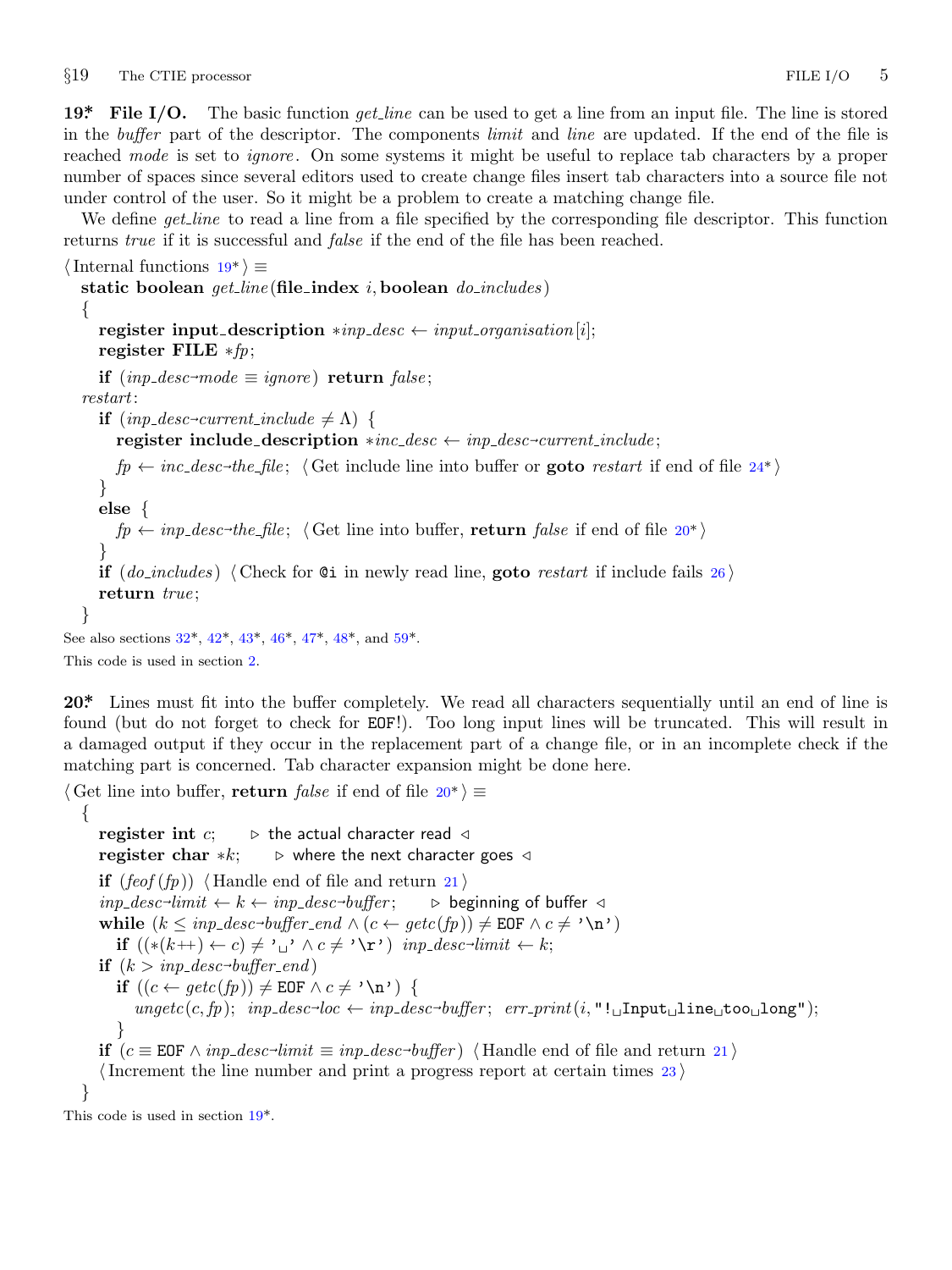<span id="page-6-0"></span>**24\*.** The following is very similar to the above, but for the case where we are reading from an include file. *⟨* Get include line into buffer or **goto** *restart* if end of file 24\* *⟩ ≡*

*{* **register int** *c*; *▷* the actual character read *◁* **register char** *∗k*; *▷* where the next character goes *◁* **if**  $(feof (fp))$   $\langle$  Handle end of include file and **goto** *restart* 25  $\rangle$  $\mathit{imp\_desc\text{-}limit} \leftarrow k \leftarrow \mathit{inp\_desc\text{-}}$ *buffer* ; *▷* beginning of buffer *◁* **while**  $(k \leq np\_desc\text{-}buffer\_end \land (c \leftarrow getc(fp)) \neq \texttt{EOF} \land c \neq \text{'\`n'}$ **if**  $((*(k++) \leftarrow c) \neq \text{'}\cup \text{'} \wedge c \neq \text{'}\setminus \text{r'})$  *inp\_desc*<sup>→</sup>*limit*  $\leftarrow k$ ;  $\textbf{if} \ (k > \text{inp\_desc}\text{-}\text{buffer\_end})$ **if**  $((c \leftarrow getc(fp)) \neq \texttt{EOF} \land c \neq ' \n\backslash n' )$  $((c \leftarrow getc(fp)) \neq \texttt{EOF} \land c \neq ' \n\backslash n' )$  $((c \leftarrow getc(fp)) \neq \texttt{EOF} \land c \neq ' \n\backslash n' )$  {  $\text{ungetc}(c, fp); \quad \text{inp\_desc-loc} \leftarrow \text{inp\_desc-buffer}; \quad \text{err\_print}(i, "!\text{uInput\_line\_too\_long");}$ *}* **if**  $(c \equiv \texttt{EOF} \land \textit{inp\_desc-limit} \equiv \textit{inp\_desc-buffer})$   $\langle$  Handle end of include file and **goto** *restart* 25  $\rangle$  $inc\_desc$ <sup>-</sup> $line$ ++; *}*

This code is used in section 19\*.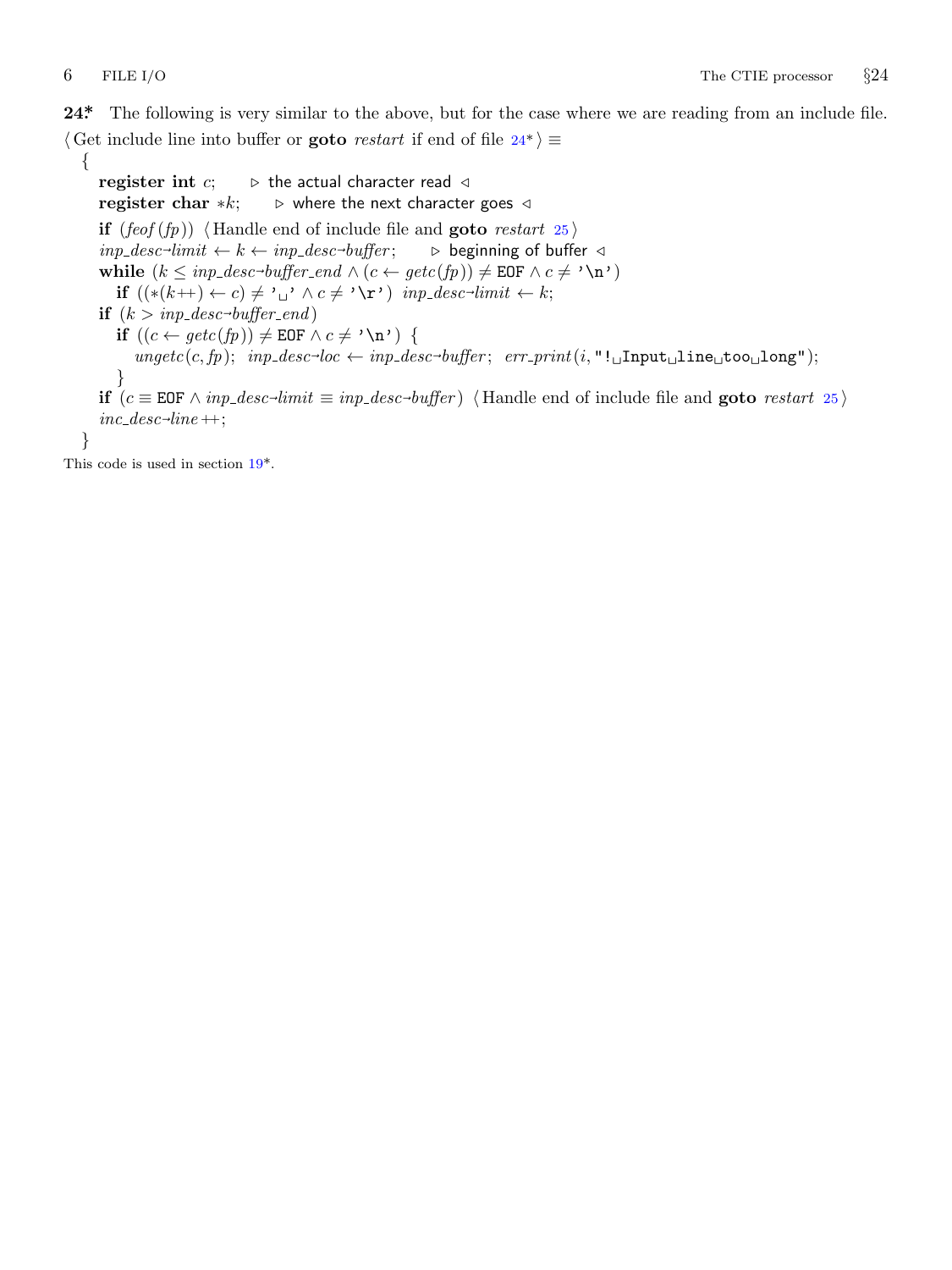<span id="page-7-0"></span>*§*27 The CTIE processor FILE I/O 7

27<sup>\*</sup> When an  $\mathfrak{G}$  line is found in the file, we must temporarily stop reading it and start reading from the named include file. The @i line should give a complete file name with or without double quotes. We use the KPATHSEA library (in particular, the CWEBINPUTS variable) to search for this file. The remainder of the @i line after the file name is ignored.

```
#define too long ()
           {
              total include files −−; free (new inc); err print(i, "!␣Include␣file␣name␣too␣long");
              goto restart;
           }
⟨ Try to open include file, abort push if unsuccessful, go to restart 27* ⟩ ≡
  {
     include description ∗new inc;
     char ∗file name end ;
     string fullname ;
     char ∗k;
     new\_inc \leftarrow (include_description *) malloc(sizeof(include_description));
     if (new\_inc \equiv \Lambda) fatal_error (i, "!, No, memory, for, new, include, descriptor", "");
     new\_inc\text{-}line \leftarrow 0; \ \ k \leftarrow new\_inc\text{-}file\_name; \ \ file\_name\_end \leftarrow k + max\_file\_name\_length - 1;if (*inp\_desc\_loc \equiv ' "') {
        inp\_desc\_loc++;while (*inp\_desc\_loc \neq \cdots \land k \leq file\_name\_end) *k++ \leftarrow *inp\_desc\_loc++;if (inp\_desc \rightarrow loc \equiv inp\_desc \rightarrowlimit) k ← file name end + 1; ▷ unmatched quote is 'too long' ◁
     }
     else
        while (*inp\_desc\_loc \neq '_{\sqcup'} \land *inp\_desc\_loc \neq ' \setminus t' \land *inp\_desc\_loc \neq '''' \land k \leq file\_name\_end)∗k++ ← ∗inp desc⃗
loc ++;
     if (k > file_name\_end) too_long();
     ∗k ← '\0';
     \mathbf{if} \left( (full name \leftarrow kpse\_find\_cweb(new\_inc \neg file\_name) \right) \neq \Lambda\wedge (new\_inc\_the\_file \leftarrow fopen(fullname, "r") \neq \Lambda) {
        free(fullname); \ new\_inc\text{-}parent \leftarrow inp\_desc\text{-}current\_include; \quad \triangleright \text{link it in } \triangleleftinp desc⃗
current include ← new inc; goto restart; ▷ success ◁
     }
     total\_include\_files --; free(new\_inc);if (fullname ) {
        free (fullname ); err print(i, "!␣Cannot␣open␣include␣file");
     }
     else err print(i, "!␣Cannot␣find␣include␣file");
     goto restart;
  }
```
This code is used in section 26.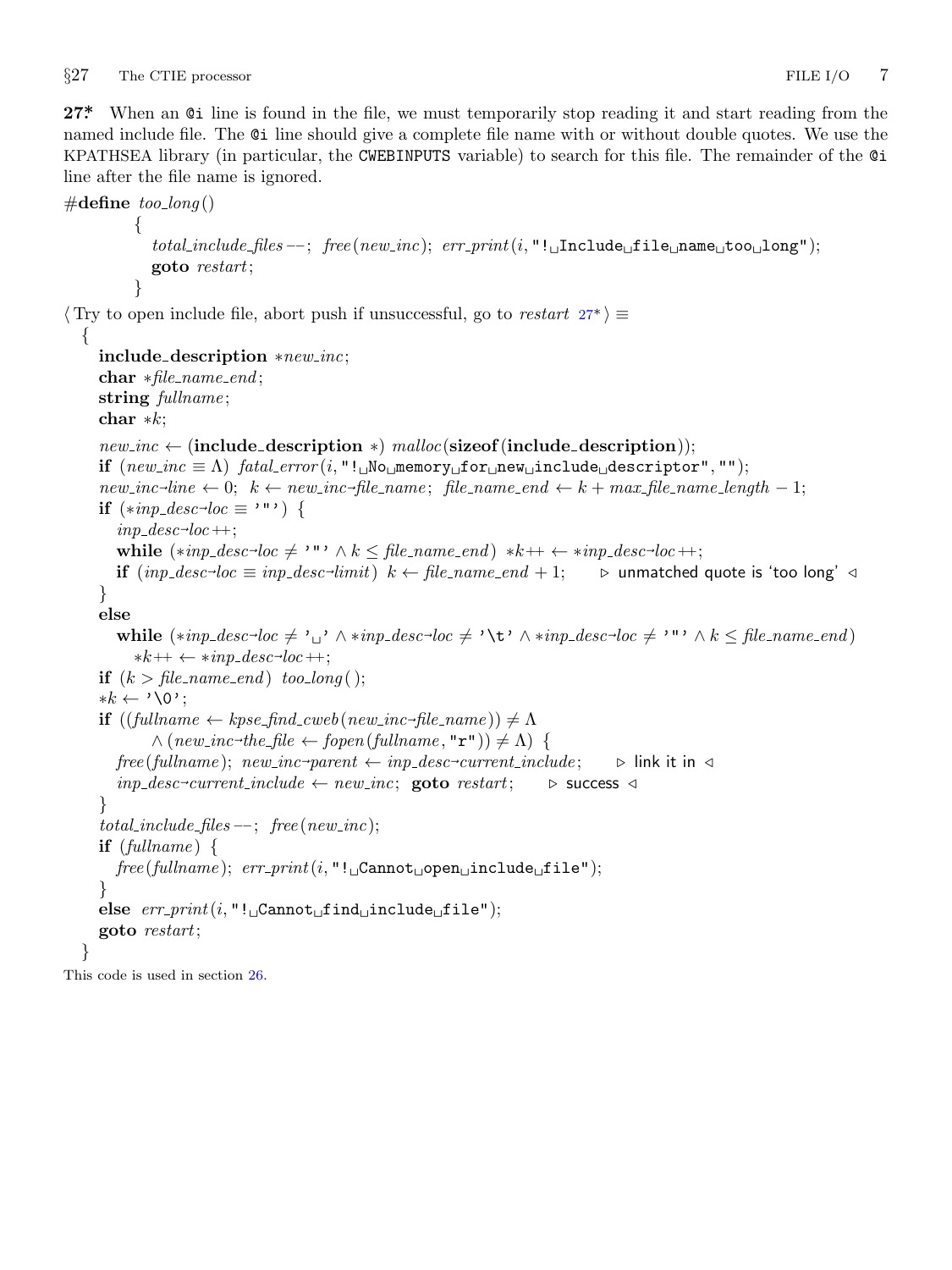<span id="page-8-0"></span>**28\*. Reporting errors to the user.** There may be errors if a line in a given change file does not match a line in the master file or a replacement in a previous change file. Such errors are reported to the user by saying

 $err\_print$ ( $file\_no$ , "!
<del>Lerror</u><sub>L</sub></sub>message");</del>

where *file\_no* is the number of the file which is concerned by the error. Please note that no trailing dot is supplied in the error message because it is appended by *err print*.

```
⟨Predeclaration of functions 28* ⟩ ≡
```

```
void err print(file index, const char ∗);
See also sections 33^*, 35^*, and 67^*.
This code is used in section 2.
```
**29\*.** Here is the outline of the *err print* function.

```
⟨Error handling functions 29* ⟩ ≡
   void err print(file index i, const char ∗s) ▷ prints '.' and location of error message ◁
   {
      char ∗k, ∗l; ▷ pointers into an appropriate buffer ◁
      fprintf(\mathit{stderr}, \ast s \equiv \cdot \cdot \cdot \cdot \cdot \cdot \cdot \cdot \cdot \cdot \cdot \cdot \cdotif (i \geq 0) \langle Print error location based on input buffer 30 \rangleelse putc' \nightharpoonup n', stderr);
      f\text{f}llush(\text{stderr});\text{ history} \leftarrow \text{troublesome};}
See also section 36*.
This code is used in section 2.
```
**32\*.** Some implementations may wish to pass the *history* value to the operating system so that it can be used to govern whether or not other programs are started. Here, for instance, we pass the operating system a status of 0 if and only if only harmless messages were printed.

```
⟨Internal functions 19* ⟩ +≡
  int wrap up(void)
  {
    ⟨Print the job history 34 ⟩;
    if (history > spotless ) return EXIT_FAILURE;
    else return EXIT_SUCCESS;
  }
```
**33\*.** Always good to prototype.

*⟨*Predeclaration of functions 28\* *⟩* +*≡* **int** *wrap up*(**void**);

**35\*.** If there's a system error, we may be able to give the user more information with the *pfatal error* function. This prints out system error information if it is available.

```
⟨Predeclaration of functions 28* ⟩ +≡
```
**void** *pfatal error* (**const char** *∗,* **const char** *∗*);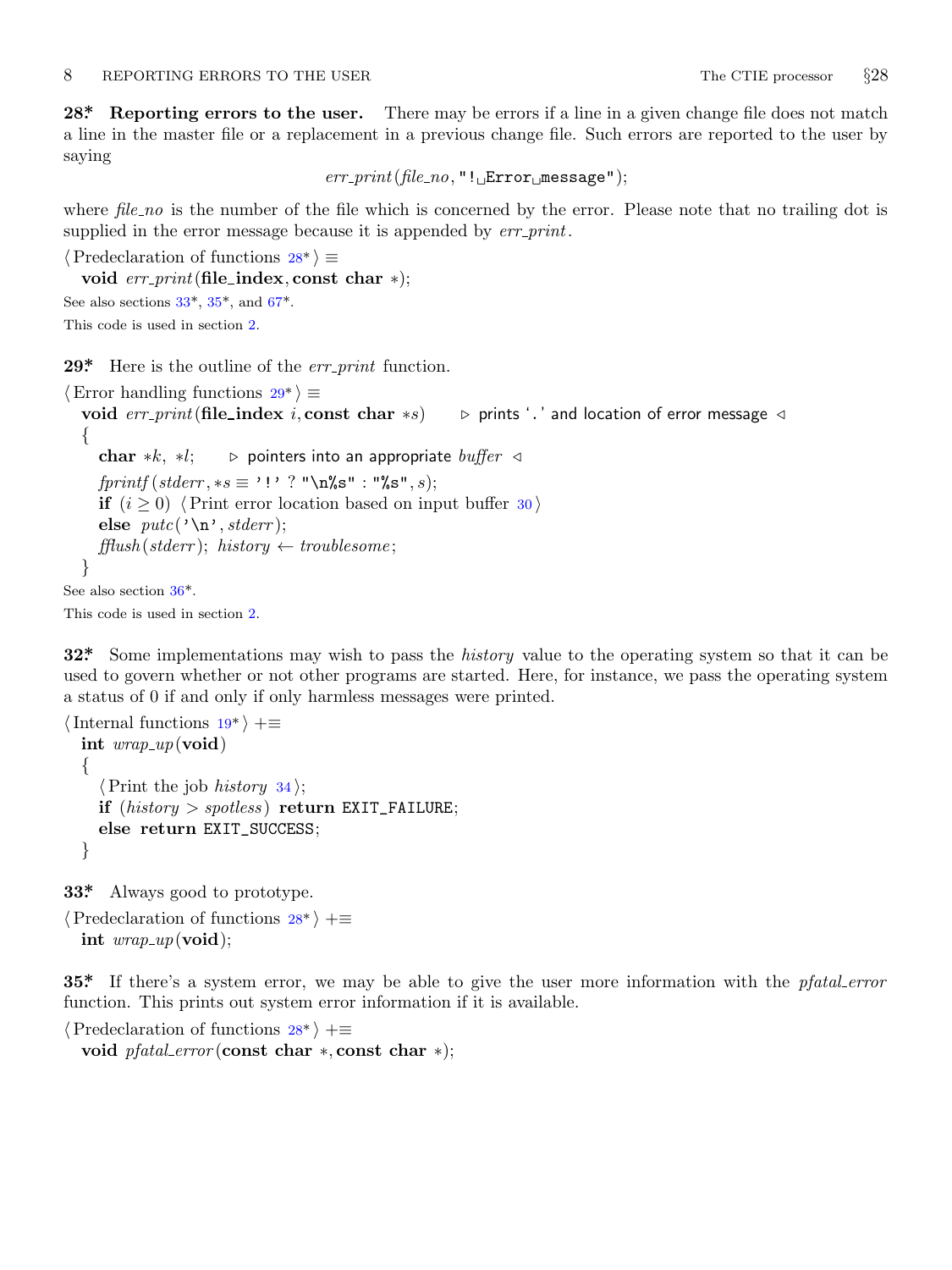<span id="page-9-0"></span>*§*36 The CTIE processor REPORTING ERRORS TO THE USER 9 **36\***  $\langle$  Error handling functions 29\* $\rangle$  += **void** *pfatal error* (**const char** *∗s,* **const char** *∗t*) *{* **char** *∗strerr ← strerror* (*errno*); *fprintf* (*stderr ,* "\n%s%s"*, s, t*);  $\mathbf{if}$  (*strerr*)  $\text{fprint}( \text{sderr}, \text{``} \cup \text{``s}) \ \text{''}, \text{strerr};$ **else** *putc*('\n'*, stderr* );  $history \leftarrow \text{fatal}; \; exit( \text{wrap\_up}( ));$ *}*

**37\*.** The <errno.h> include file for the above comes via the kpathsea interface.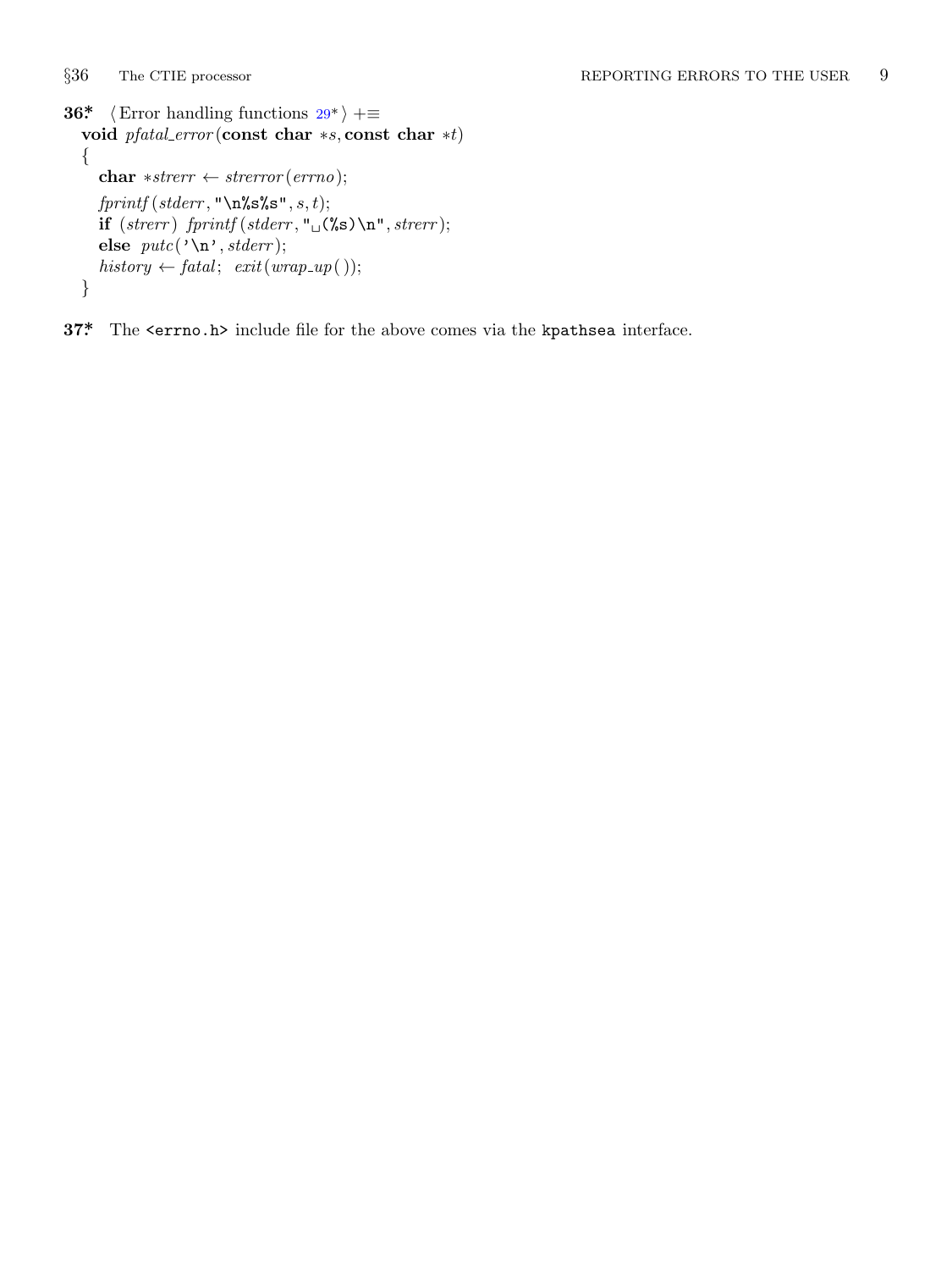<span id="page-10-0"></span>**38\*. Handling multiple change files.** In the standard version we take the name of the files from the command line. It is assumed that filenames can be used as given in the command line without changes.

First there are some sections to open all files. If a file is not accessible, the run will be aborted. Otherwise the name of the open file will be displayed.

```
⟨Prepare the output file 38* ⟩ ≡
   {
      \mathbf{if} ((\text{out\_file} \leftarrow \text{fopen}(\text{out\_name}, \text{``wb''})) \equiv \Lambda) {
         pfatal error ("!␣Cannot␣open/create␣output␣file", "");
      }
   }
This code is used in section 3*.
```
**39\*.** The name of the file and the file descriptor are stored in global variables.

```
⟨ Global variables 7* ⟩ +≡
 FILE ∗out file ;
 string out_name;
```
**40\*.** For the master file we start by reading its first line into the buffer, if we could open it. We use the kpathsea library to find the file.

```
⟨ Get the master file started 40* ⟩ ≡
  {
     string fullname ;
     \mathbf{if} \left( (full name \leftarrow k pse\_find\_cweb(input\_organisation[0] \rightarrow file\_name)) \neq \Lambda \right)if ((input\_organisation[0] \rightarrow the\_file \leftarrow fopen(fullname, "r") \equiv \Lambda)pfatal error ("!␣Cannot␣open␣master␣file␣", input organisation[0]⃗
file name );
        free (fullname );
     } else {
        fatal error (−1, "!␣Cannot␣find␣master␣file␣", input organisation[0]⃗
file name );
     }
     printf("(\%s) \n\infty^n, input\_organisation[0] \n\rightarrow file\_name); \n\{ input\_organisation[0] \n\rightarrow type\_of_file \n\leftarrow master;
     get line (0, true );
  }
```
This code is used in section 3\*.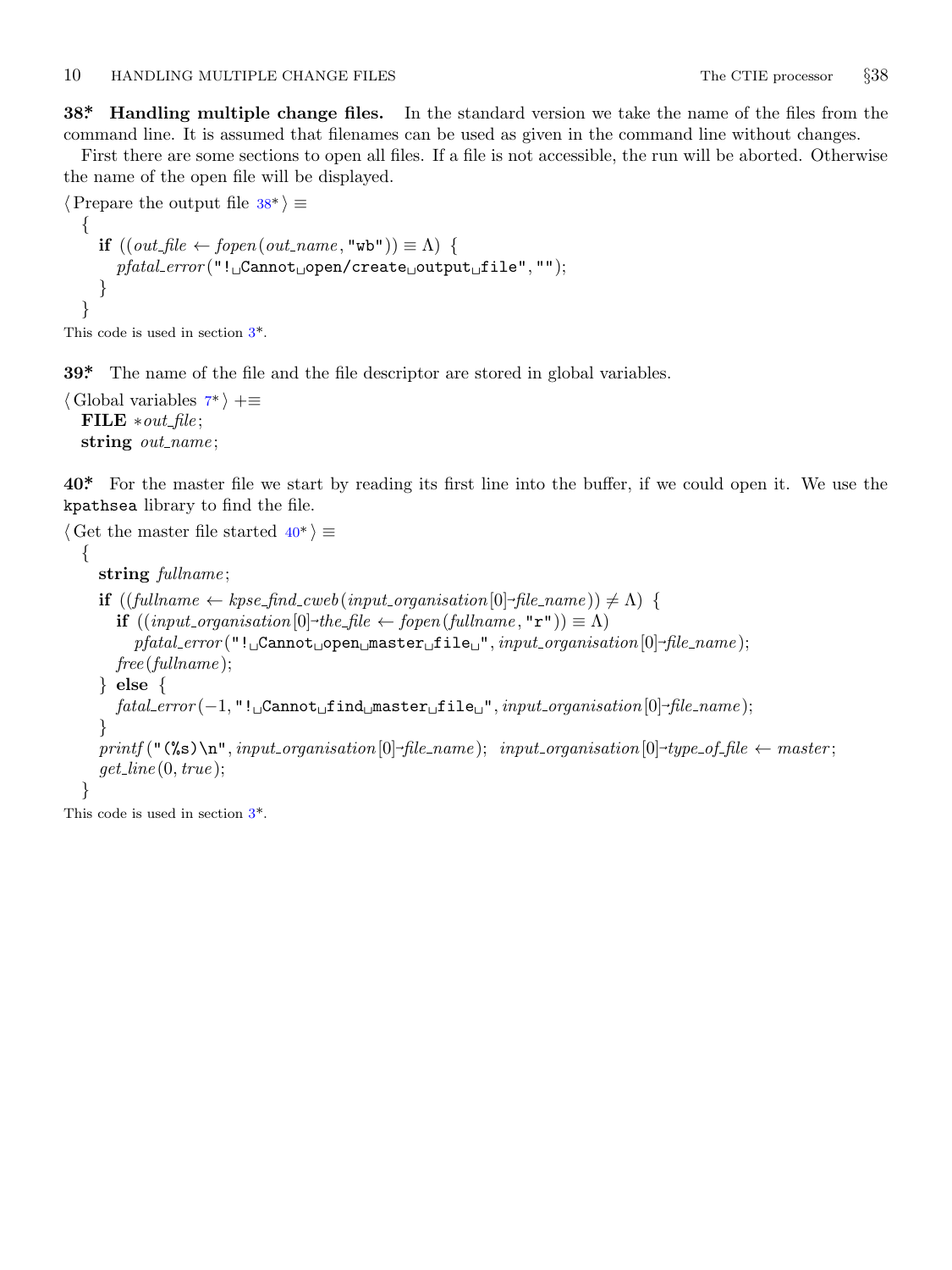<span id="page-11-0"></span>

**41\*.** For the change files we must skip any comment part and see whether there are any changes in it. This is done by *init change file* .

```
⟨Prepare the change files 41* ⟩ ≡
   {
        file index i;
        string fullname ;
       i ← 1;
        while (i < no\_ch) {
             if ((\text{fullname} \leftarrow \text{kpse\_find\_cweb}(\text{input\_organisation}[i] \rightarrow \text{file\_name})) \neq \Lambda) {
                 if ((input\_organisation[i] \rightarrow the\_file \leftarrow fopen(fullname, "r") \equiv \Lambda)pfatal error ("!␣Cannot␣open␣change␣file␣", input organisation[i]⃗
file name );
                 free (fullname );
            } else {
                 fatal error (−1, "!␣Cannot␣find␣change␣file␣", input organisation[i]⃗
file name );
             }
             printf("(\%s) \n\cdot n", input\_organisation[i] \n-file_name); init\_change \nfi [i] \n\cdot f(i) \n\cdot f(i) \n\cdot f(i) \n\cdot f(i) \n\cdot f(i) \n\cdot f(i) \n\cdot f(i) \n\cdot f(i) \n\cdot f(i) \n\cdot f(i) \n\cdot f(i) \n\cdot f(i) \n\cdot f(i) \n\cdot f(i) \n\cdot f(i) \n\cdot f(i) \n\cdot f(i) \n\cdot f(i) \n\cdot f(i) \n\cdot f(i) \n\cdot f(i) \n\cdot f(i) \n\cdot f(i) \n\cdot f(i) \n\cdot f(i) \n\cdot f(i) \n\cdot f}
   }
```
This code is used in section 3\*.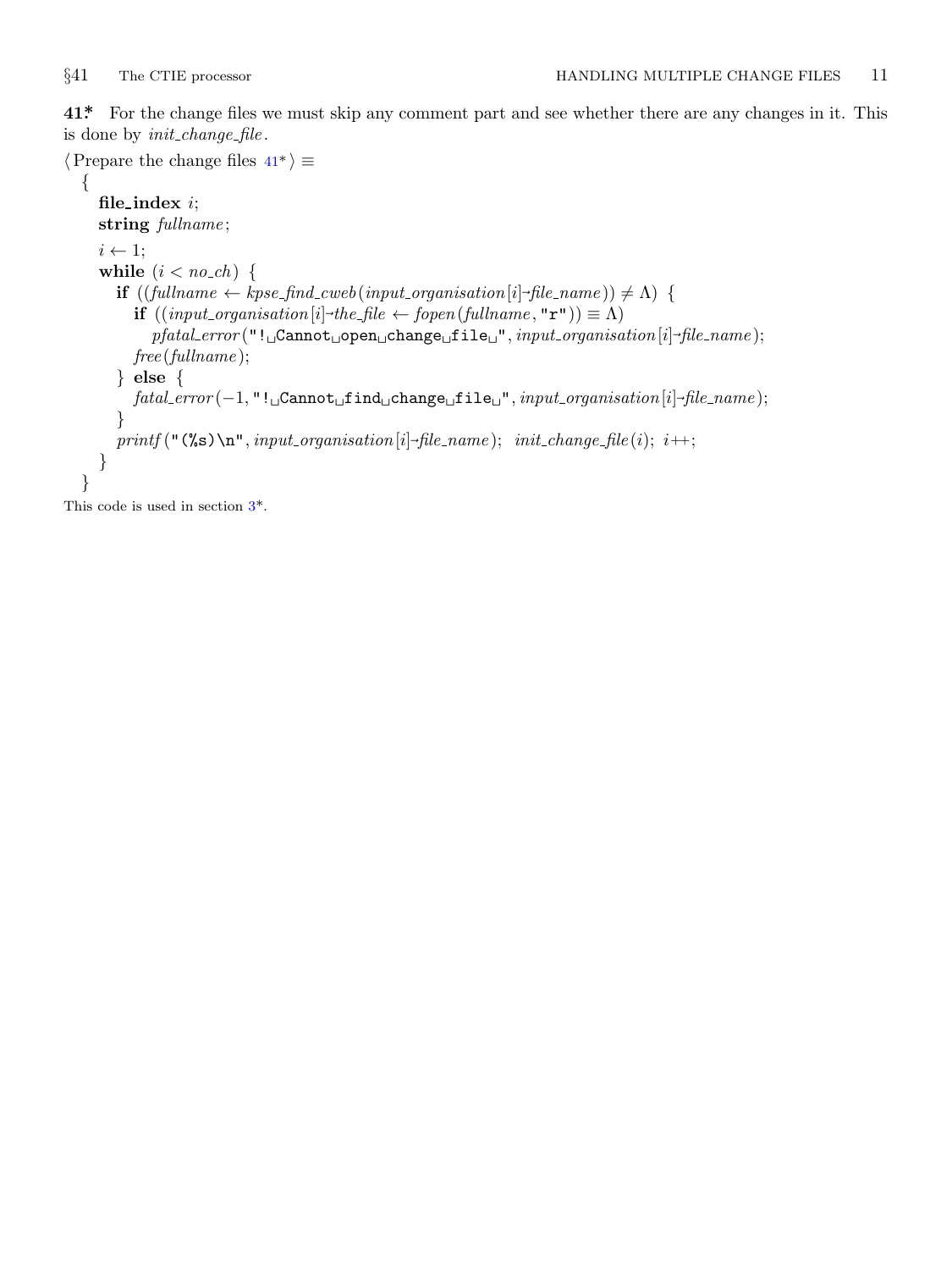<span id="page-12-0"></span>12 INPUT/OUTPUT ORGANISATION The CTIE processor *§*42

**42\*. Input/output organisation.** Here's a simple function that checks if two lines are different.

```
⟨Internal functions 19* ⟩ +≡
   static boolean lines dont match (file index i, file index j)
   {
       register input description *ipt \leftarrow input\_organisation[i], *ipt \leftarrow input\_organisation[j];iptr}\text{-}\textit{limit} - \textit{iptr}\text{-}\textit{buffer} \neq \textit{iptr}\text{-}\textit{limit} - \textit{iptr}\text{-}\textit{buffer}) \text{ } \textbf{return} \text{ } \textit{true};\mathbf{return} \ \mathit{strncmp}(\mathit{iptr}\text{-}\mathit{buffer}, \mathit{iptr}\text{-}\mathit{buffer}, \mathit{iptr}\text{-}\mathit{limit} - \mathit{iptr}\text{-}\mathit{buffer});}
```
**43\*.** Function *init change file* (*i*) is used to ignore all lines of the input file with index *i* until the next change module is found.

```
⟨Internal functions 19* ⟩ +≡
  static void init change file (file index i)
  {
     register input_description *inp\_desc \leftarrow input\_organization[i];char ccode ;
     inp\_desc\rightarrow limit \leftarrow inp\_desc\rightarrow buffer; \langleSkip over comment lines; return if end of file 44*\rangle⟨ Skip to the next nonblank line; return if end of file 45 ⟩
     inp\_desc\rightarrow dont\_match \leftarrow 0;}
```
**44\*.** While looking for a line that begins with @x in the change file, we allow lines that begin with @, as long as they don't begin with @y, @z or @i (which would probably mean that the change file is fouled up).

```
⟨ Skip over comment lines; return if end of file 44* ⟩ ≡
   while (1) {
      if (\neg get\_line(i, false)) return; \triangleright end of file reached \triangleleft\textbf{if} \ (inp\_desc\text{-}limit < inp\_desc\text{-}buffer + 2) \ \textbf{continue};\mathbf{if} \; (inp\_desc\rightarrow buffer[0] \neq \text{'@'} ) \; \mathbf{continue};\text{ccode} \leftarrow \text{inp\_desc \rightarrow \text{buffer}}[1];if (xisupper(ccode)) ccode \leftarrow tolower((unsigned char) ccode);if (ccode \equiv 'x') break;
      if (ccode ≡ 'y' ∨ ccode ≡ 'z' ∨ ccode ≡ 'i') {
          inp\_desc\rightarrow loc \leftarrow inp\_desc\rightarrow buffer + 2; \quad err\_print(i, "!\_\text{LMissing}\_\text{Q} x_\text{L}\text{in}\_\text{Lchange}\_\text{Lfile");}}
   }
```
This code is used in section 43\*.

**46\*.** The *put line* function is used to write a line from input buffer *j* to the output file.

```
⟨Internal functions 19* ⟩ +≡
  static void put\_line (file_index j)
  {
     {\bf char}\ *ptr\gets input\_organisation[j] \mbox{-}buffer;{\bf char} * lmt \leftarrow input\_organization[j] \rightarrow limit;while (ptr < lmt) putc(*ptr++, out_file);putc('\\n', out-file);}
```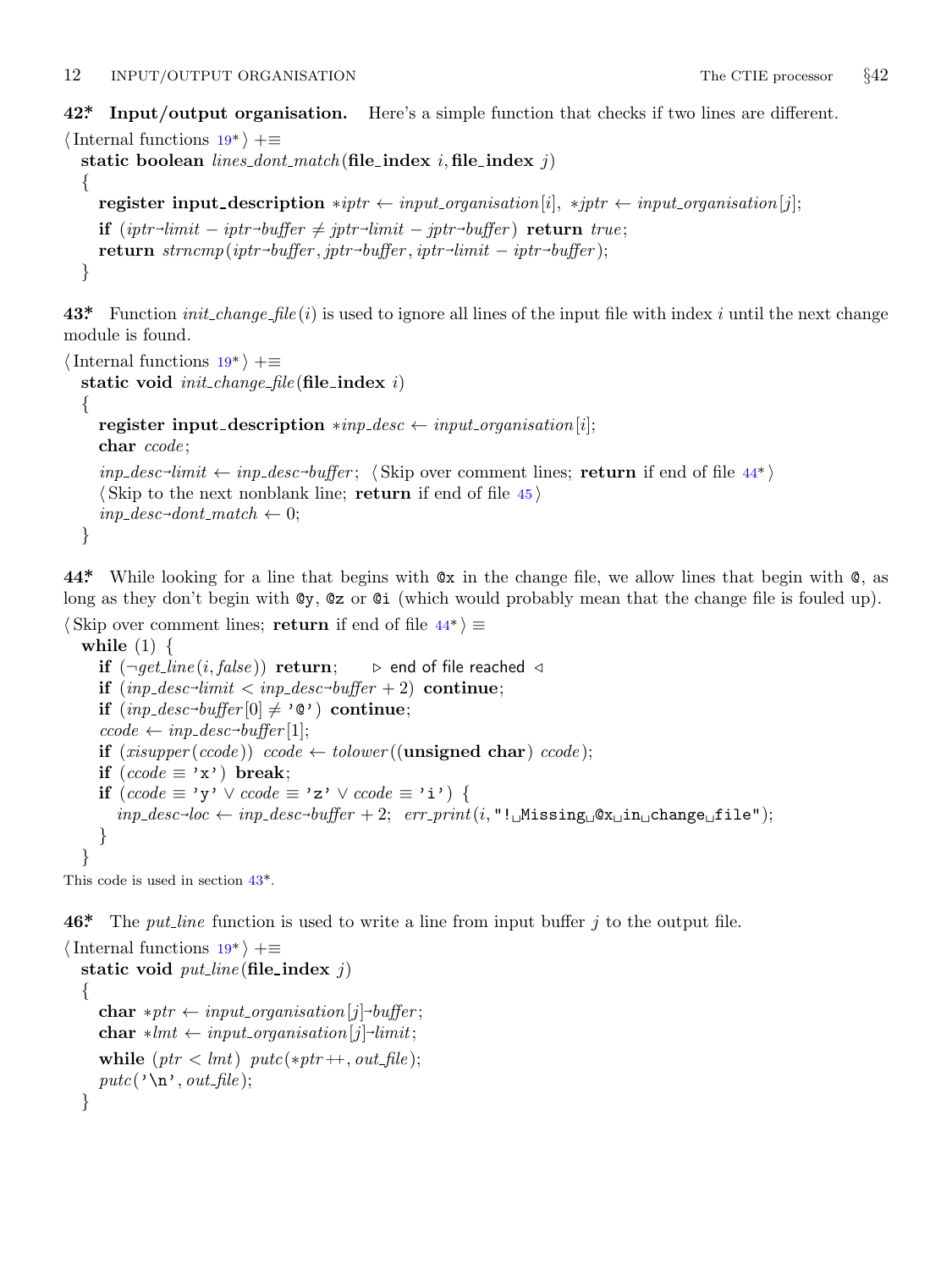<span id="page-13-0"></span>

**47\*.** The function *e of ch module* returns true if the input line from file *i* starts with @z.

```
⟨Internal functions 19* ⟩ +≡
  static boolean e of ch module (file index i)
  {
     register input description *inp\_desc \leftarrow input\_organization[i];if (\text{inp\_desc\_limit} \equiv \Lambda) {
        err print(i, "!␣Change␣file␣ended␣without␣@z"); return true ;
     }
      else if (sc<sup>→</sup>limit</sup> \geq inp_desc→buffer + 2)
         \mathbf{if} \; (inp\_desc\text{-}buffer[0] \equiv \text{'0'} \land (inp\_desc\text{-}buffer[1] \equiv \text{'Z'} \lor inp\_desc\text{-}buffer[1] \equiv \text{'z'}) \text{ return } true;return false ;
  }
```
**48\*.** The function *e of ch preamble* returns *true* if the input line from file *i* starts with @y.

```
⟨Internal functions 19* ⟩ +≡
  static boolean e of ch preamble (file index i)
  {
     register input_description *inp\_desc \leftarrow input\_organisation[i];if (inp\_desc\text{-}limit \geq inp\_desc\text{-}buffer + 2 ∧ inp\_desc\text{-}buffer[0] ≡ '@')if (inp\_desc \rightarrow buffer[1] ≡ 'Y' ∨ inp\_desc \rightarrow buffer[1] ≡ 'y') {
           if (inp\_desc\text{-}dont\_match > 0) {
              \phi inp_desc<sup>-loc</sup> \leftarrow inp_desc<sup>-buffer + 2; fprintf (stderr, "\n!<sub>□</sub>Hmm...<sub>□</sub>%d<sub>□</sub>", inp_desc<sup>-</sup>dont_match);</sup>
              err print(i, "of␣the␣preceding␣lines␣failed␣to␣match");
           }
           return true ;
        }
     return false ;
  }
```
**59\*.** We want to tell the user about our command line options if they made a mistake. This is done by the *usage error* ( ) function. It contains merely the necessary print statements and exits afterwards.

```
⟨Internal functions 19* ⟩ +≡
 static void usage error (void)
 {
    ⟨Print the banners 60* ⟩;
   fprintf (stderr , "Usage:␣ctie␣−m|−c␣outfile␣master␣changefile(s)\n");
   fprintf (stderr , "Type␣ctie␣−−help␣for␣more␣information\n"); exit(EXIT_FAILURE);
 }
```
**60\*.** Printing our welcome banners; we only do this if we are not asked for version or help information.

```
⟨Print the banners 60* ⟩ ≡
  printf ("%s%s\n", banner , versionstring ); ▷ print a "banner line" ◁
  printf ("%s\n", copyright); ▷ include the copyright notice ◁
This code is used in sections 3^* and 59^*.
```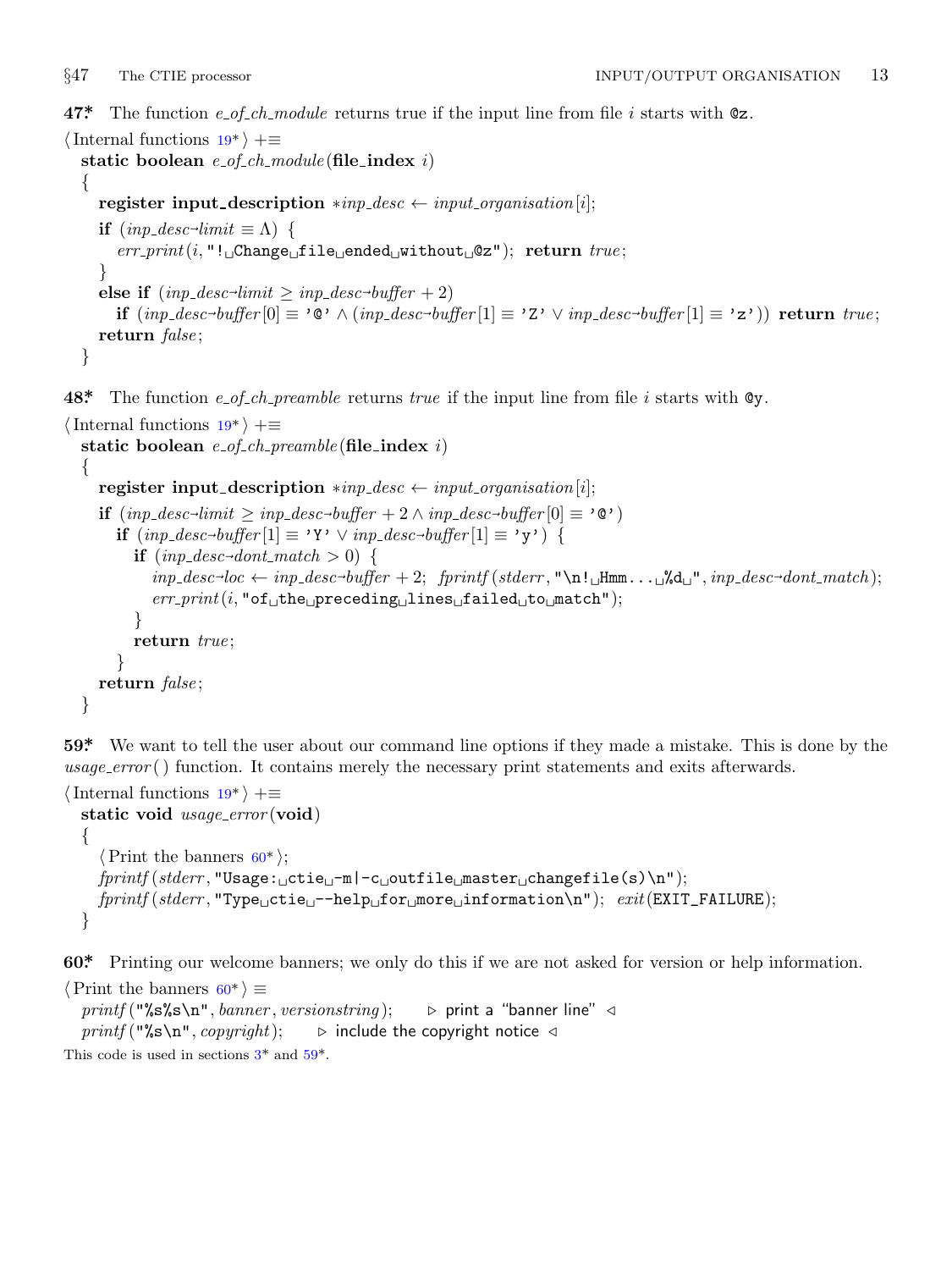<span id="page-14-0"></span>**63\*** We have to distinguish whether this is the very first file name (which is the case if  $no\_ch \equiv none$ ) or if the next element of *input organisation* must be filled.

```
⟨ Get a file name 63* ⟩ ≡
   {
      if (no\_ch \equiv none) {
          out_name \leftarrow * \textit{argv};
      }
      else {
          register input description ∗inp desc;
          inp\_desc \leftarrow (input\_description *) \text{ } malloc(\text{sizeof}(input\_description));if (inp\_desc \equiv \Lambda) fatal\_error(-1, "! \cup \text{No} \cup \text{memory} \cup \text{for} \cup \text{input} \cup \text{descriptive}(r", "");inp\_desc \rightarrow mode \leftarrow search; \; inp\_desc \rightarrow line \leftarrow 0; \; inp\_desc \rightarrow type \rightarrow of\_file \leftarrow chf;inp\_desc\rightarrow limit \leftarrow inp\_desc\rightarrow buffer;\;inp\_desc\rightarrow buffer[0] \leftarrow \text{'\text{u'}};\;inp\_desc\rightarrow loc \leftarrow inp\_desc\rightarrow buffer+1;inp\_desc\rightarrow buffer\_end \leftarrow inp\_desc\rightarrow buffer +buf\_size - 2; \ \ input\_desc\rightarrow file\_name \leftarrow *argv;inp\_desc\text{-}current\_include \leftarrow \Lambda; \; input\_organisation[no\_ch] \leftarrow inp\_desc;}
       no\_ch ++;
   }
This code is used in section 61.
66*. Here is the usage information for −−help.
⟨ Global variables 7* ⟩ +≡
   const string CTIEHELP[ ] ← {"Usage:␣ctie␣−m|−c␣outfile␣master␣changefile(s)",
```

```
"␣␣Create␣a␣new␣master␣file␣or␣change␣file␣from␣the␣given",
"␣␣master␣(C)WEB␣file␣and␣changefiles.",
"␣␣All␣filenames␣are␣taken␣literally;␣no␣suffixes␣are␣added.", "",
"−m␣␣create␣a␣new␣master␣file␣from␣original␣(C)WEB␣and␣change␣file(s)",
"−c␣␣create␣a␣master␣change␣file␣for␣original␣(C)WEB␣file␣from␣changefile(s)",
"−−help␣␣␣␣␣␣display␣this␣help␣and␣exit",
"−−version␣␣␣display␣version␣information␣and␣exit",Λ};
```

```
67* \langle Predeclaration of functions 28* \rangle +≡
```

```
static void usage help(void);
static void print version and exit(const string, const string);
```

```
68*. static void usage help(void)
  {
    const string ∗message ← CTIEHELP;
    while (∗message ) {
       fputs(*message, stdout); putchar(<math>'\n\lambda''); ++message;
     }
    putchar(' \n\cdot); exit(EXT \n\cdot SUCCESS);
  }
```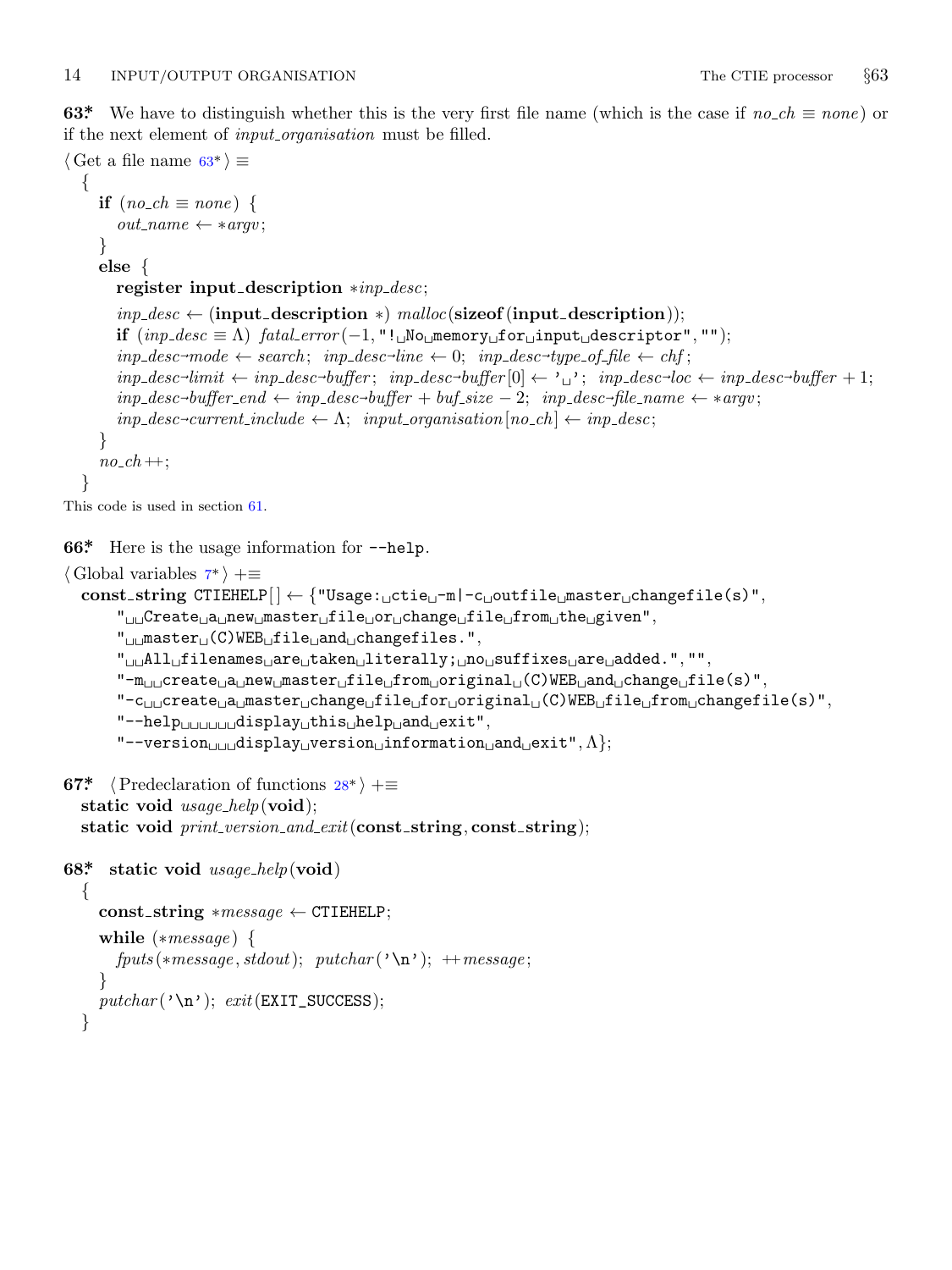```
69*. static void print version and exit(const string name , const string version)
 {
```

```
printf ("%s␣%s%s\n", name , version, versionstring ); puts (kpathsea version string );
  puts ("Copyright␣(C)␣2002,2003␣Julian␣Gilbey.");
  puts ("Kpathsea␣is␣copyright␣(C)␣1999␣Free␣Software␣Foundation,␣Inc.");
  puts ("There␣is␣NO␣warranty.␣␣This␣is␣free␣software.");
  puts ("Redistribution␣of␣this␣software␣is␣covered␣by␣the␣terms␣of");
  puts ("both␣the␣CTIE␣copyright␣and␣the␣GNU␣General␣Public␣Licence.");
  puts ("For␣more␣information␣about␣these␣matters,␣see␣the␣files");
  puts ("named␣COPYING␣and␣the␣CTIE␣source.");
  puts ("Primary␣author␣of␣CTIE:␣Julian␣Gilbey.");
  puts ("Kpathsea␣written␣by␣Karl␣Berry␣and␣others."); exit(EXIT_SUCCESS);
}
```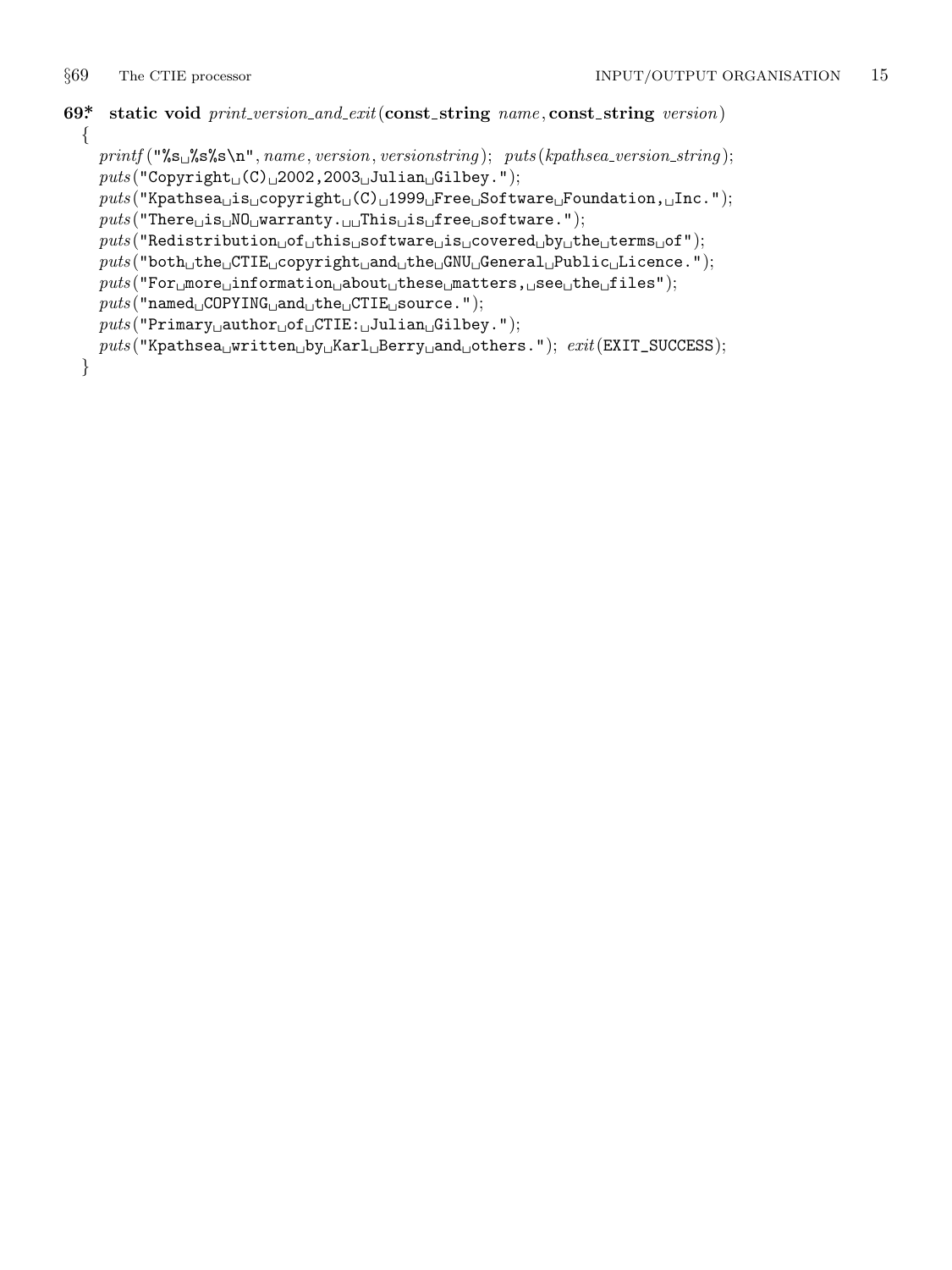### <span id="page-16-0"></span>16 SYSTEM-DEPENDENT CHANGES The CTIE processor **§70**

**70\*. System-dependent changes.** The ctie program from the original CTIE package uses the compiletime default directory or the value of the environment variable CWEBINPUTS as an alternative place to be searched for files, if they could not be found in the current directory.

This version uses the KPATHSEA mechanism for searching files. The directories to be searched for come from three sources:

- (a) a user-set environment variable CWEBINPUTS (overridden by CWEBINPUTS\_ctie);
- (b) a line in KPATHSEA configuration file texmf.cnf, e.g., CWEBINPUTS=\$TEXMFDOTDIR:\$TEXMF/texmf/cweb//
	- or CWEBINPUTS.ctie=\$TEXMFDOTDIR:\$TEXMF/texmf/cweb//;
- (c) compile-time default directories (specified in texmf.in), i.e., \$TEXMFDOTDIR:\$TEXMF/texmf/cweb//.

#**define** *kpse find cweb*(*name* ) *kpse find file* (*name , kpse cweb format, true* )

**71\*.** The simple file searching is replaced by the 'path searching' mechanism that the KPATHSEA library provides.

We set *kpse\_program\_[na](#page-1-0)me* to 'ctie'. This means if the variable CWEBINPUTS.ctie is present in texmf.cnf (or CWEBINPUTS\_ctie in the environment) its value will be used as the search path for filenames. This allows different flavors of CTIE to have different search paths.

*⟨* Set up PROGNAME feature and initialise the search path mechanism 71\* *⟩ ≡ kpse set program name* (*argv* [0]*,* "ctie");

This code is used in section 3\*.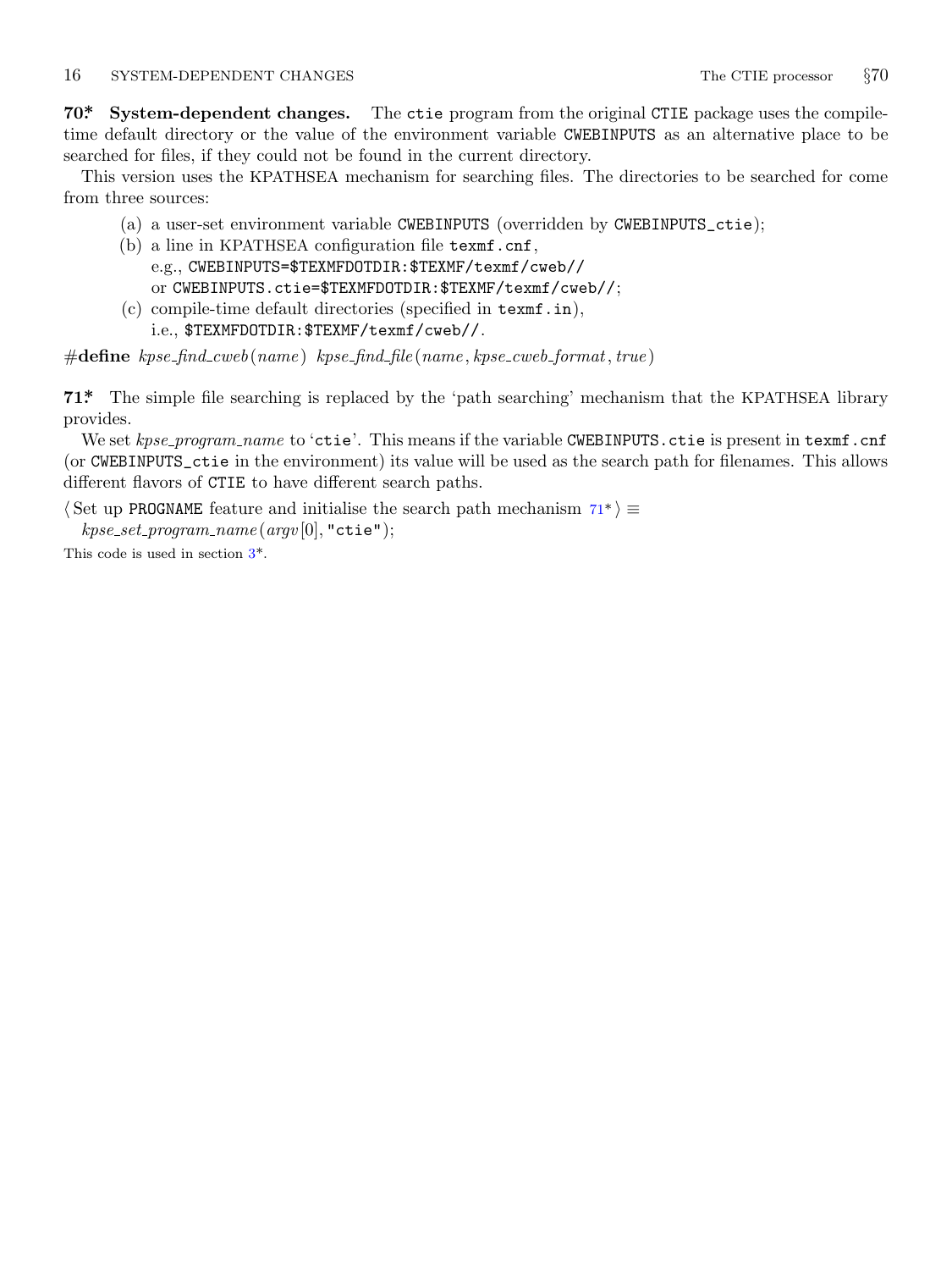<span id="page-17-0"></span>*§*72 The CTIE processor INDEX 17

## **72\*. Index.**

The following sections were changed by the change file: 1, 3, 4, 5, 6, 7, 8, 9, [10,](#page-7-0) 1[1,](#page-10-0) [15](#page-4-0), [1](#page-10-0)9, [20,](#page-11-0) 24, 27, 28, 29, 32, 33, 35, 36, 37, 38, [3](#page-1-0)9, 40, 41, 42, 43, 44, 46, 47, 48, 59, 60, 63, 66, 67, 68, 69, 70, [71,](#page-5-0) 7[2.](#page-5-0)

−−help[:](#page-1-0) 64. −−versio[n](#page-1-0): [65](#page-13-0). *idsc*: <u>14</u>. **indsc**: <u>[13](#page-2-0)</u>. *actual input*: 1[6,](#page-5-0) 1[7,](#page-6-0) 49, 50, [51](#page-8-0), 52, [54](#page-12-0), [55](#page-12-0), [56,](#page-12-0) 57. *argc*: 3[\\*,](#page-12-0) 61[.](#page-13-0) *argv*:  $\frac{3}{2}$ , 61, 62, [63](#page-5-0), [71](#page-6-0)\* *ban[ner](#page-5-0)* : [1](#page-6-0)\*, 60\*. **boolean**:  $4, 19, 22, 42, 47, 48$ \* *buf\_size*:  $\underline{6}^*$ , 14, 63\*. *buffer*: 14, 19, 20, 24, 26, 29, 30, 42, 43, 44, 45, 46, 47, 48, 58, 63\* *buffer\_end*: <u>14</u>, 20<sup>\*</sup>, 24<sup>\*</sup>, 63<sup>\*</sup>. *c*:  $20^*$ ,  $24^*$ Cannot [fi](#page-12-0)n[d c](#page-12-0)hange file:  $41^*$ Cannot find master file: 40\*. Cannot open change file:  $41^*$ Cannot open include file: 27\*. Canno[t o](#page-4-0)pen master [fi](#page-14-0)le: 40\*. Cannot open/c[re](#page-1-0)a[te](#page-14-0) [output](#page-14-0) [fi](#page-15-0)le:  $38*$ *ccode* : 43\*, [4](#page-1-0)4[\\*.](#page-13-0) Change fil[e ende](#page-14-0)d without @z: 47\*. Change file ended.[..](#page-5-0): 45[.](#page-7-0) Change file [ent](#page-7-0)[ry](#page-16-0) .[..](#page-16-0): 58. *chf* : 10\*, 52, [55](#page-5-0), 62, 63\*. **const\_string**:  $4,66$  $4,66$  $4,66$ \*, [67](#page-13-0)\*, 68\*, 69\*.  $copyright: 1, 60*$ CTIEHELP:  $66$ <sup>\*</sup>,  $68$ <sup>\*</sup> *current\_[in](#page-5-0)[clud](#page-6-0)e* : 14, 19, 25, 27, 30, 63\*. CWEBINPUTS[:](#page-5-0)  $27 * 70 * 71*$ *do i[ncludes](#page-13-0)* : 19\*. *dont\_ma[tch](#page-9-0)*: <u>14</u>, 43<sup>\*</sup>, 48<sup>\*</sup>, 51. *e of ch [m](#page-1-0)odu[le](#page-9-0)* : [47](#page-13-0)\*, [50](#page-14-0). *e of ch preamble* : [4](#page-8-0)[8\\*,](#page-13-0) 56. EOF:  $20^*$  24\* *err\_pri[nt](#page-1-0)*: [2](#page-5-0)0, 24, 2[6,](#page-12-0) 27, 28, 29, 31, 44, 45,  $47^*$  $47^*$ ,  $48^*$ , 58. *errno*: 36\*. *exit*: 3,\* 31, 36,\* 59,\* 68,\* 69.\* EXIT\_[FAI](#page-5-0)L[URE](#page-6-0):  $32$ <sup>\*</sup>,  $59$ <sup>\*</sup> EXIT\_SUCCE[SS](#page-8-0):  $32^*$ ,  $68^*$ ,  $69^*$ . *false*: <u>4</u>, 19, 21, 22, [44](#page-5-0), 47, 48, [51,](#page-11-0) [57.](#page-12-0) *fatal*[:](#page-13-0)  $7, 31, 34, 36*$ *fatal\_error*: 27, <u>31</u>, 40, 41, 50, 63\* *fclose* : 21, 25. *feof* : 20\*, 24\*. *fflush* : 23, 29\*. **file\_index**: 12, 16, 19\*, 28\*, 29\*, 41\*, 42\*, 43\*, 46\*, 47\*, 48\*, 49, 58.

*file\_name* [:](#page-8-0) 13, 14, 27,\* [30,](#page-13-0) 40,\* 41,\* 63\*. *file na[me](#page-14-0) end* : 27\*. *file no*: 2[8\\*.](#page-7-0) **file\_types**:  $10^*$  $10^*$ , 1[4,](#page-11-0) 16. fopen: 27,\* 38,\* 40,\* 41\*. *fp*: <u>19</u><sup>\*</sup>, 20<sup>\*</sup>, 21, 24<sup>\*</sup>, 25. *fprintf* : [29](#page-2-0), [30](#page-8-0), 31, [36](#page-8-0), 48, [53,](#page-9-0) 54, 55, 57, 59\*. *fpu[ts](#page-5-0)* : [68](#page-8-0)\*. *free*: [2](#page-4-0)5, 27[\\*,](#page-5-0) 40\*, 41\*. *fullname*:  $27, 40, 41$ \* *get\_line* : [19\\*,](#page-5-0) [40\\*,](#page-6-0) 44\*, 45, 56. getc: 20<sup>\*</sup>, 24<sup>\*</sup> *history* :  $7, 29, 31, 32, 34, 36$ \* *i*:  $19^*$ ,  $29^*$ ,  $41^*$  $41^*$ ,  $42^*$ ,  $43^*$ ,  $47^*$ ,  $48^*$ ,  $58$ . *ignore*: <u>10</u>, 19, 21, 51, 5[8.](#page-6-0)  $i$ **n**  $\Delta$ **[file](#page-12-0)**  $\Delta$ **mo[des](#page-13-0):**  $\Delta$ **[1](#page-13-0)0** $\angle$ **11[.](#page-14-0)** *inc\_desc*: <u>19</u><sup>\*</sup>, 24<sup>\*</sup>, 25, 30[.](#page-5-0) Include file name  $\ldots$ : [2](#page-5-0)6, 27\* **incl[ud](#page-13-0)e\_de[scr](#page-14-0)iption**: 13, 14, 19, \* 25, 27, \* 30. *init\_change\_file* :  $41^*$ ,  $43^*$ , 50. *inp\_desc*: <u>19</u>\*, [2](#page-5-0)0\*, 21, 23, 24\*, 2[5,](#page-10-0) 2[6,](#page-11-0) 2[7\\*,](#page-12-0) 3[0,](#page-12-0) 4[3\\*,](#page-12-0) [44\\*,](#page-13-0) [45](#page-13-0),  $\frac{47}{10}$ ,  $\frac{48}{10}$ ,  $\frac{63}{10}$ Input [li](#page-12-0)ne too long:  $20^*24^*$ **input de[sc](#page-2-0)ription**: <u>14</u>, 18, 19\*, 30, 42\*, 43\*, 47\* [48](#page-12-0)\*, [50](#page-12-0), 63\*. *input [has](#page-12-0) ended* : 21, 22, 49, 57. *inp[ut](#page-5-0) or[gan](#page-6-0)i[sat](#page-7-0)i[on](#page-8-0)*: 18, 19\*, 30, 40\*, 41\*, 42\*, 43\*, 46\*, 47\*, 48\*, 49, 50, 51, 54, [5](#page-15-0)5, 56, 58, 61, 63\*. *iptr* : 42<sup>\*</sup> *isupper*:  $6^*$ *j*:  $42^*$ ,  $46^*$ *jptr* : 42\*. *k*:  $20^*$ ,  $24^*$ ,  $27^*$ ,  $29^*$ *kpa[ths](#page-8-0)ea version string* : 69\*. *kpse cweb f[ormat](#page-5-0)*: 70[\\*.](#page-6-0) *kpse find [cw](#page-12-0)[eb](#page-13-0)*: [27](#page-13-0)\*, [40](#page-14-0)\*, 41\*, 70\*.  $k$ *pse\_find\_file* :  $70^*$  $70^*$ . *kpse program name* [:](#page-12-0) 71\*. *kpse s[et](#page-12-0) program name* : 71\*. *l*: 29\*. *limit*: [14](#page-1-0), 19<sup>\*</sup>, 20<sup>\*</sup>, 21, 24<sup>\*</sup>, 26, 27<sup>\*</sup>, 30, 42<sup>\*</sup>, 43<sup>\*</sup>, 44<sup>\*</sup> 45, [46](#page-3-0), [47](#page-7-0), [48](#page-14-0), 63\* *line* : 13, [14](#page-4-0), 19, 23, 24, [27](#page-10-0), 30, 63\*.  $lines\_dont\_match:$   $42^*$  51. *lmt*: 46\*. *loc*: 14, 20, 24, 26, 27, 30, 44, 48, 58, 63\* *main*: 3\*. *malloc*:  $9, 27, 63$ \* *master* :  $10^*$ , 21, 23, 30, 40<sup>\*</sup>, 50, 54, 62.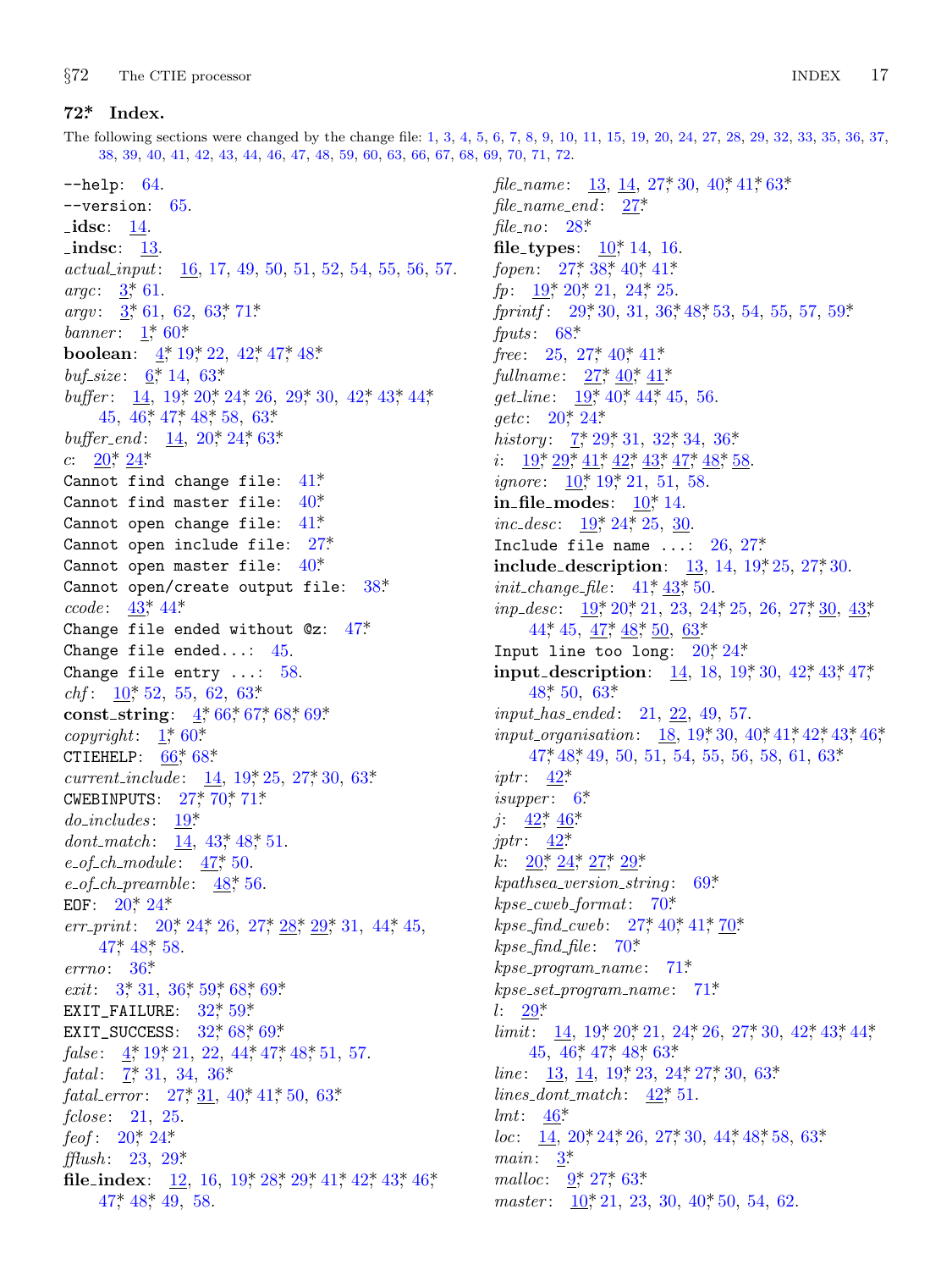*max file [ind](#page-15-0)[ex](#page-16-0)* : 6\*, 12, 18, 61. *max file n[ame](#page-7-0) length* : 13, 15\*, 27\*.  $max\_include\_files: 15^*26.$ *message* : 6[8\\*.](#page-11-0) Missing @x...: 44\*. *mode*: 1[4,](#page-4-0) 19, 21, 50, 51, 56, 58, 63\* *name*: 6[9\\*,](#page-10-0) 7[0\\*.](#page-10-0) *new inc*: 27\*. No memory for descriptor:  $63*$ *no\_ch*: <u>16</u>, [41](#page-10-0)<sup>\*</sup>, [51](#page-10-0), [58,](#page-14-0) 61, 63<sup>\*</sup> *none*: 51, 52, 5[3,](#page-7-0) 54, 55, 56, 63\* *normal*: <u>11</u>, [17,](#page-8-0) [53,](#page-9-0) [55.](#page-10-0) *out\_file* [:](#page-4-0) 38, 39, 46, 53, [54,](#page-10-0) [55,](#page-11-0) 57. **out\_[md](#page-4-0)\_type**:  $11$ <sup>\*</sup>, 16. *out\_mode*: <u>16</u>, 17, 53, 54, [55,](#page-14-0) [57.](#page-15-0) *out\_name*: 38, 39, 63\* *parent*: 13, 25, 27\*. *pfatal [err](#page-12-0)or* : 35\*, 36\*, 38\*, 40\*, 41\*. *post*: 11,\* [54](#page-12-0), 55, 57. *pre*: 11,\* 53, [54.](#page-9-0) *print version a[nd](#page-14-0) exit*: 65, 67\*, 69\*. *printf* : [2](#page-15-0)3, 34, 40, 41, 60, 69\* *prod chf* : [1](#page-4-0)6, 52, 61, 62. ptr: 46<sup>\*</sup>. *put\_line*:  $46$  $46$ <sup>\*</sup>, 5[2,](#page-2-0) 54, [55](#page-7-0). *putc*[:](#page-8-0) 29, 30, 36, 46\* *putchar* : [2](#page-4-0)3, 68\*. *puts* : 69[\\*](#page-2-0). *reading*: <u>10</u><sup>\*</sup>, 50, 51, 56. *restart*: 19\*, 25, 26, 27\*. **return\_[co](#page-3-0)de:** 7\* *s*:  $29^*$ ,  $36^*$ *search*: <u>[10](#page-9-0)</u><sup>\*</sup>, 50, 51, 63<sup>\*</sup>. *spotless*:  $7^*$  32<sup>\*</sup>, 34. stderr: 8,\* [29](#page-1-0),\* 30, [31](#page-7-0), [34](#page-10-0), [36](#page-10-0),\* [48](#page-11-0),\* 59.\* *stdin*: 8\*. *stdout*: 8\*, [23](#page-12-0), 34, 68[\\*](#page-2-0). *strc[mp](#page-9-0)*: 61. *strerr* : 36\*. *strerror* : 36\*. **string**[:](#page-4-0)  $3^*$ ,  $4^*$ ,  $14$ ,  $27^*$ ,  $39^*$ ,  $40^*$ ,  $41^*$ . *strncmp*: 42\*. system dependencies:  $6, 9, 30, 32, 34, 70$ \*. *t*: 36\*. tab character expansion:  $19^*20^*$ . *temp*: 25[.](#page-12-0) *test*:  $\frac{10}{51}$ . *test file* : 49, 51. *test input*: 16, 51, 52, 53, 54, 55, 56. *the\_file* :  $\frac{13}{14}$ ,  $\frac{14}{19}$ ,  $\frac{19}{17}$ ,  $\frac{27}{16}$ ,  $\frac{41}{16}$ This can't happen...:  $50$ . *tolower* : 44\*.

Too many [n](#page-5-0)e[ste](#page-6-0)d includes: 26. *too long* : [27\\*.](#page-4-0) *total include [files](#page-13-0)* : 15\*, 25, 26, 27\*. *troublesome*:  $\frac{7}{2}, \frac{29}{34}$  $\frac{7}{2}, \frac{29}{34}$  $\frac{7}{2}, \frac{29}{34}$  $\frac{7}{2}, \frac{29}{34}$  $\frac{7}{2}, \frac{29}{34}$ . *true*: 4\*, [19\\*,](#page-15-0) 21, 40\*, 42\*, 45, 47\*, 48\*, 56, 70\*. *type\_of\_file* : 14, 2[1,](#page-1-0) 23, 30, 40\*, 50, 54, 55, 63\*. *ungetc*:  $20^*$ ,  $24^*$ *unknown*: <u>[1](#page-1-0)0</u><sup>\*</sup>, 1[6,](#page-8-0) 6[1,](#page-8-0) 6[2.](#page-9-0) *usage\_error*[:](#page-2-0)  $\underline{59}$  $\underline{59}$  $\underline{59}$ <sup>\*</sup>, 61, 62. *usage\_help*: 64, <u>67</u>\*, 68\* *version*: 69\*. *version\_number* : 1,\* 65. *versionstring* : 60<sup>\*</sup>, 69<sup>\*</sup> *wrap\_up*: 3, 31, 32, 33, 36\* *xisupper* :  $6^*$  44\*